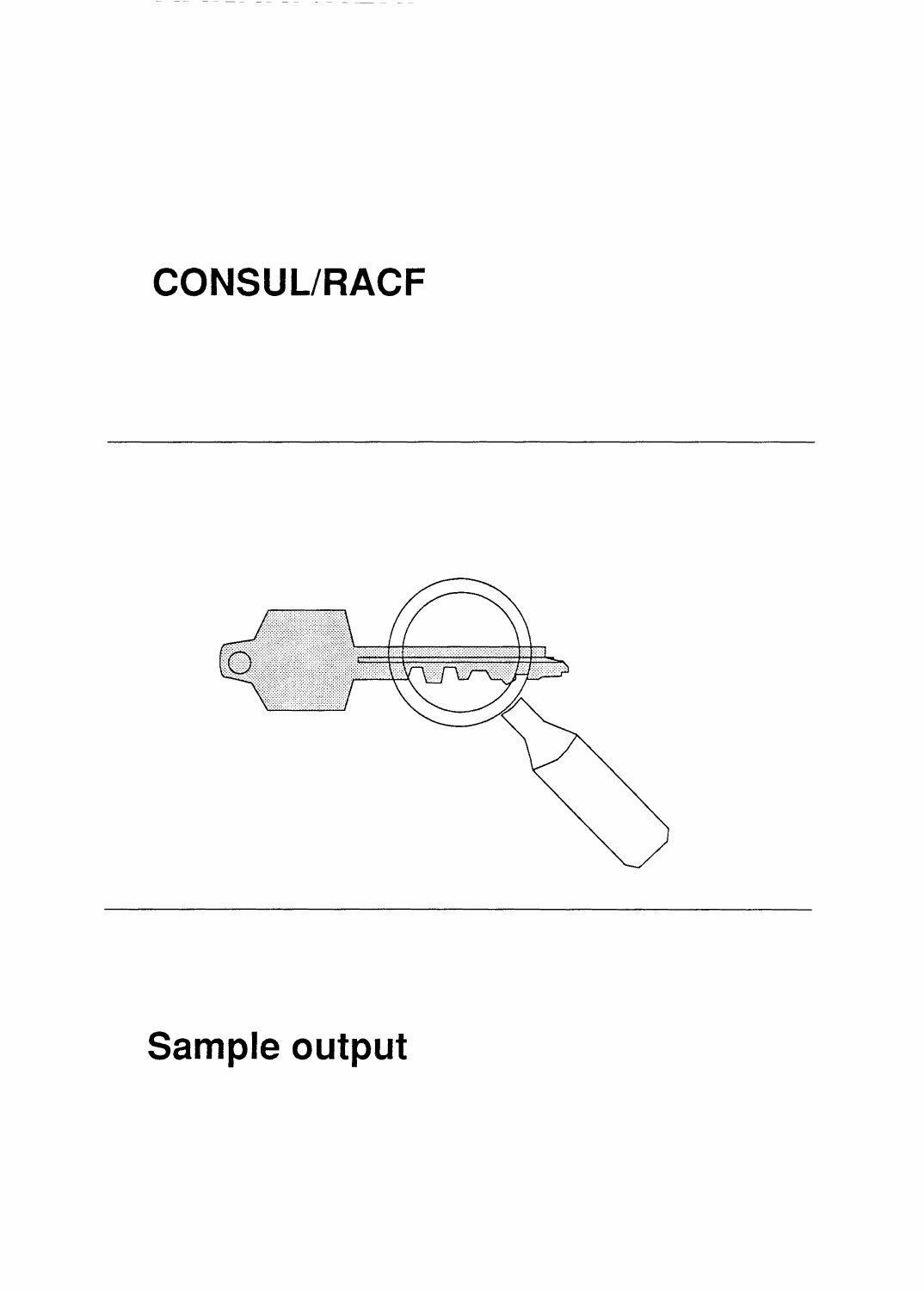### Table of Contents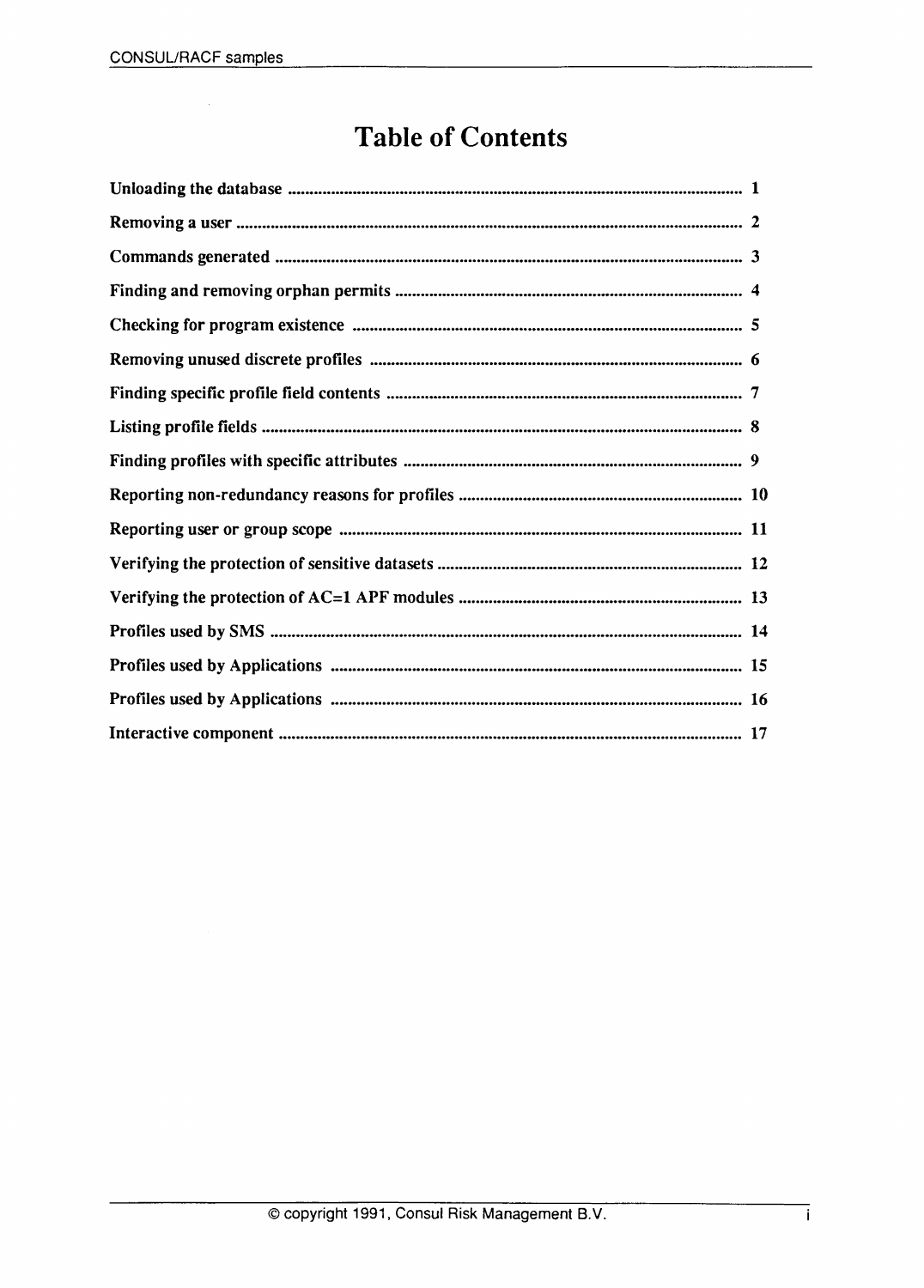#### Unloading the database

CNRACF 1.1.b 02/15/91 22.26 CON S U L / R A C FDA TAB A S E UTI LIT <sup>Y</sup> <sup>24</sup> Feb <sup>1991</sup> 23:34 page 1<br> (C) COPYRIGHT 1989, 1991, HANS SCHOONE AND CONSUL RISK MANAGEMENT B.V., VEENWEG 112, 2631 RB NOOTDORP,<br>THE NETHERLANDS CNR017I 00 Processing started for SYSRACOI SHRIOI SYSl.RACF.PRIMl CNR017I 00 Processing started for SYSRAC02 SHRI01 SYSl.RACF.PRIM2 at 24 Feb 1991 23:34 running RACF 1.8.1 Non-restructured database format CNR033I 00 SYS1.RACF.PRIM1 has 28535 segments in use, 79345 segments free (26% used) Index uses 4%. Space beyond 44% never used. CNR033I 00 SYSl.RACF.PRIM2 has 107335 segments in use, 110281 segments free (49% used) Index uses 13%. Free space completely fragmented. CNR800I 00 Maximum profile length is 33978 bytes for GROUP SYS1 CNR005I 00 110428 profiles read, 110428 profiles selected (100%) Fig 1. Sample UNLOAD output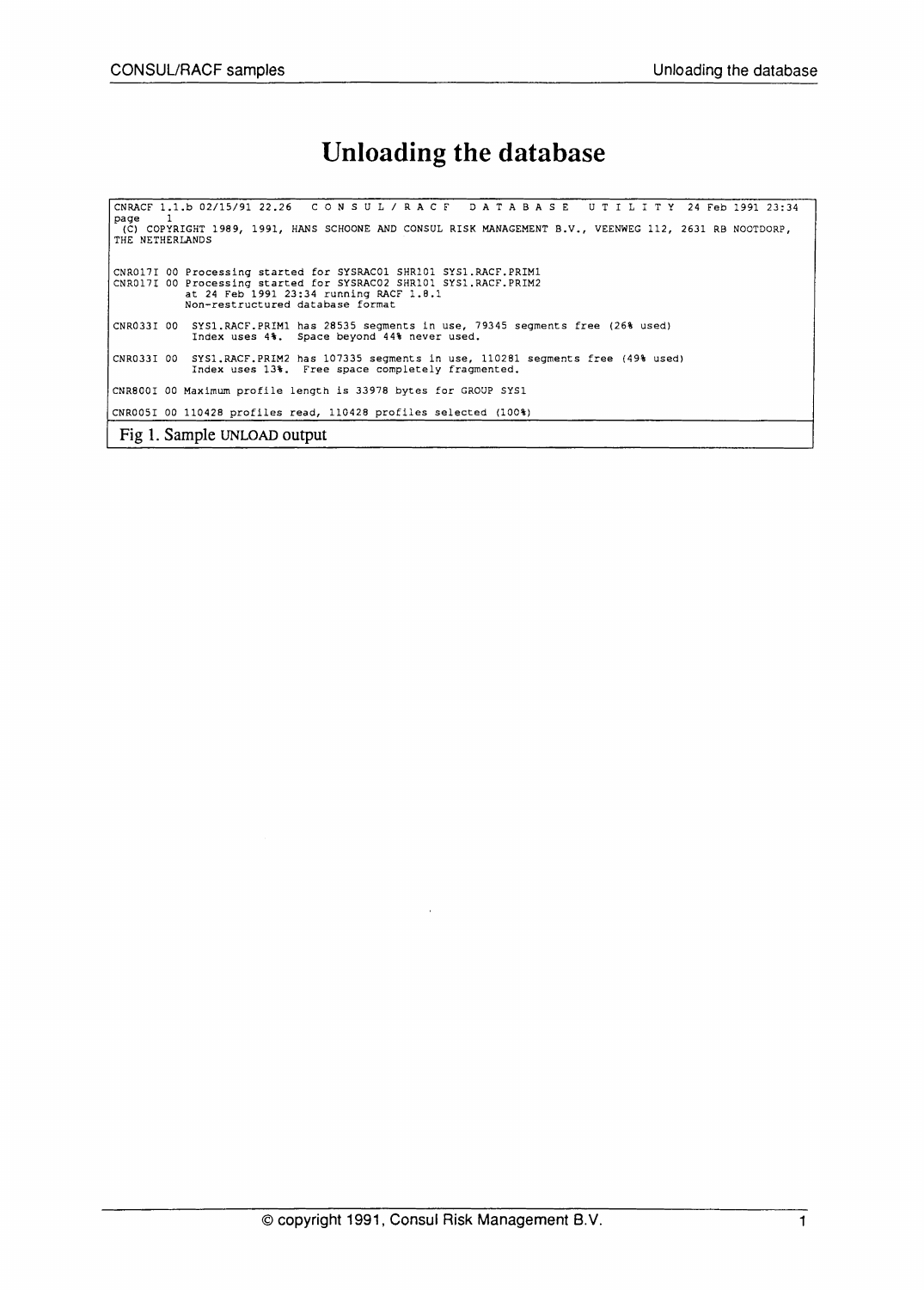# Removing a user

| CNRACF 1.1.a 01/06/91 23.40 CONSUL/RACF DATABASE UTILITY 14 Jan 1991 13:19<br>page l<br>(C) COPYRIGHT 1989, 1990, HANS SCHOONE AND CONSUL RISK MANAGEMENT B.V., VEENWEG 112, 2631 RB NOOTDORP, THE NETHERLANDS                                                                                                                                                                                                                                                                                                                                                                                                                                                                                                                                                                                                                                                                                                                                                                                                                                                                                                                                                                                                                                                                                                                                                                                                                                                                                                                                                                                                                                                                                                                                                                                                                                                                                                                                                                                                                                                                                                                                                                                                                                                                                                |
|---------------------------------------------------------------------------------------------------------------------------------------------------------------------------------------------------------------------------------------------------------------------------------------------------------------------------------------------------------------------------------------------------------------------------------------------------------------------------------------------------------------------------------------------------------------------------------------------------------------------------------------------------------------------------------------------------------------------------------------------------------------------------------------------------------------------------------------------------------------------------------------------------------------------------------------------------------------------------------------------------------------------------------------------------------------------------------------------------------------------------------------------------------------------------------------------------------------------------------------------------------------------------------------------------------------------------------------------------------------------------------------------------------------------------------------------------------------------------------------------------------------------------------------------------------------------------------------------------------------------------------------------------------------------------------------------------------------------------------------------------------------------------------------------------------------------------------------------------------------------------------------------------------------------------------------------------------------------------------------------------------------------------------------------------------------------------------------------------------------------------------------------------------------------------------------------------------------------------------------------------------------------------------------------------------------|
| SYSIN: REMOVE USER=SYSPAVB                                                                                                                                                                                                                                                                                                                                                                                                                                                                                                                                                                                                                                                                                                                                                                                                                                                                                                                                                                                                                                                                                                                                                                                                                                                                                                                                                                                                                                                                                                                                                                                                                                                                                                                                                                                                                                                                                                                                                                                                                                                                                                                                                                                                                                                                                    |
| CNR004I 00 Processing started for SYSUT1<br>Unloaded by program CNRACF 1.1.a 01/06/91 23.40 job EUSRSCHA at 13 Jan 1991 11:44<br>Source dataset l was SPRG19 SYS1.M9002.ICH.PRIMARY<br>Non-restructured database format                                                                                                                                                                                                                                                                                                                                                                                                                                                                                                                                                                                                                                                                                                                                                                                                                                                                                                                                                                                                                                                                                                                                                                                                                                                                                                                                                                                                                                                                                                                                                                                                                                                                                                                                                                                                                                                                                                                                                                                                                                                                                       |
| CNR0051 00 5990 profiles read, 5990 profiles selected (100%)<br>CNR087I 00 Number of detail error messages is 51                                                                                                                                                                                                                                                                                                                                                                                                                                                                                                                                                                                                                                                                                                                                                                                                                                                                                                                                                                                                                                                                                                                                                                                                                                                                                                                                                                                                                                                                                                                                                                                                                                                                                                                                                                                                                                                                                                                                                                                                                                                                                                                                                                                              |
| REMOVE PERMIT<br>13 Jan 1991 11:44<br>M E S S A G E S<br>$\mathbf{z}$<br>page<br>(C) COPYRIGHT 1989, 1990, HANS SCHOONE AND CONSUL RISK MANAGEMENT B.V., VEENWEG 112, 2631 RB NOOTDORP,                                                                                                                                                                                                                                                                                                                                                                                                                                                                                                                                                                                                                                                                                                                                                                                                                                                                                                                                                                                                                                                                                                                                                                                                                                                                                                                                                                                                                                                                                                                                                                                                                                                                                                                                                                                                                                                                                                                                                                                                                                                                                                                       |
| CNR068I 00 Removing id -<br><b>SYSPAVB</b><br>referenced<br>65 times<br>CNR248I 04 Removing<br>qualif SYSPAVB<br>of generic dataset profile<br>SYSPAVB. *<br>- delete profile<br>SYSPAVB.CCWANSSS.*<br>SYSPAVB.MICSDOC.*<br>SYSPAVB.PRIVATE.*<br>CNR248I 04 Removing<br>qualif SYSPAVB<br>of generic dataset profile<br>SYSPAVB.CCWAN& **<br>- delete profile<br>CNR248I 04 Removing qualif SYSPAVB<br>of generic dataset profile<br>- delete profile<br>of generic dataset profile<br>CNR248I 04 Removing<br>qualif SYSPAVB<br>- delete profile<br>general resource profile FACILITY SCNF.*<br>notify SYSPAVB<br>CNR263I 04 Removing<br>notify SYSPAVB general resource profile FACILITY SSUBMITBY.U.AVBCO01.EUSR*<br>CNR263I 04 Removing<br>general resource profile PROGRAM IOCNF*<br>owner SYSPAVB<br>CNR063I 04 Removing<br>owner SYSPAVB<br>general resource profile PROGRAM IOCNF156<br>CNR063I 04 Removing<br>CNR061I 04 Removing<br>owner SYSPAVB<br>on group SYSPAVB1<br>- make SYS1<br>general resource profile FACILITY SCNF."<br>CNR063I 04 Removing<br>owner SYSPAVB<br>general resource profile FACILITY \$SUBMITBY.U.AVBC0012.*<br>CNR063I 04 Removing<br>owner SYSPAVB<br>general resource profile FACILITY \$SUBMITBY.U.AVBCO01.EUSR*<br>CNR063I 04 Removing<br>owner SYSPAVB<br>owner SYSPAVB<br>on user SYSPROX<br>CNR060I 04 Removing<br>- make SYS1<br>permit SYSPAVB general resource profile PROGRAM IOCNF*<br>CNR064I 04 Removing<br>CNR064I 04 Removing<br>permit SYSPAVB general resource profile PROGRAM IOCNF156<br>CNR064I 04 Removing permit SYSPAVB general resource profile TSCAUTH ACCT<br>CNR064I 04 Removing<br>permit SYSPAVB general resource profile TSOAUTH<br>JCL<br>CNR0641 04 Removing permit SYSPAVB general resource profile TSOAUTH MOUNT<br>CNR064I 04 Removing permit SYSPAVB general resource profile TSOAUTH<br><b>OPER</b><br>CNR064I 04 Removing permit SYSPAVB general resource profile TSOAUTH RECOVER<br>CNR064I 04 Removing permit SYSPAVB general resource profile TSOPROC<br>TSOPROC1<br>CNR064I 04 Removing permit SYSPAVB general resource profile TSOPROC TSOSM1<br>CNR064I 04 Removing permit SYSPAVB general resource profile TSOPROC TSOTEST1<br>CNR050I 04 Removing permit SYSPAVB in access list generic dataset<br>EUSRSCH.RACFTEST.WARN.* |
| CNR064I 04 Removing permit SYSPAVB general resource profile ACCTNUM *<br>CNR064I 04 Removing permit SYSPAVB general resource profile FACILITY SCNF.*                                                                                                                                                                                                                                                                                                                                                                                                                                                                                                                                                                                                                                                                                                                                                                                                                                                                                                                                                                                                                                                                                                                                                                                                                                                                                                                                                                                                                                                                                                                                                                                                                                                                                                                                                                                                                                                                                                                                                                                                                                                                                                                                                          |
| MESSAGES (RE) MOVE USER/GROUP 13 Jan 1991 11:44<br>3<br>page<br>(C) COPYRIGHT 1989, 1990, HANS SCHOONE AND CONSUL RISK MANAGEMENT B.V., VEENWEG 112, 2631 RB NOOTDORP, THE NETHERLANDS                                                                                                                                                                                                                                                                                                                                                                                                                                                                                                                                                                                                                                                                                                                                                                                                                                                                                                                                                                                                                                                                                                                                                                                                                                                                                                                                                                                                                                                                                                                                                                                                                                                                                                                                                                                                                                                                                                                                                                                                                                                                                                                        |
| SYSPAVB from<br>CNR281I 00 Removing user<br>SYSPAVB1 as requested<br>SYSPAVB from<br>CNR281I 00 Removing user<br>SYSAPPL as requested<br>SYSBASE as requested<br>CNR281I 00 Removing user<br>SYSPAVB from<br>SYSPAVB from<br>SYSBUDG as requested<br>CNR281I 00 Removing user<br>CNR281I 00 Removing user<br>SYSPAVB from<br>SYSDASD as requested<br><b>SYSPAVB</b><br><b>SYSDB</b><br>CNR281I 00 Removing user<br>from<br>as requested<br><b>SYSPAVB</b><br>SYSOPR<br>as requested<br>CNR281I 00 Removing user<br>from<br>CNR281I 00 Removing user<br><b>SYSPAVB</b><br>SYSTAPE as requested<br>from<br>CNR281I 00 Removing user<br><b>SYSPAVB</b><br>SYSUSER as requested<br>from<br>CNR283I 00 Deleting userid SYSPAVB group<br>SYSP<br>as requested<br>CNR039I 00 CNRACF used 3.0 CPU seconds and took 5 wall clock seconds                                                                                                                                                                                                                                                                                                                                                                                                                                                                                                                                                                                                                                                                                                                                                                                                                                                                                                                                                                                                                                                                                                                                                                                                                                                                                                                                                                                                                                                                               |
| Fig 2. Sample REMOVE USER= output                                                                                                                                                                                                                                                                                                                                                                                                                                                                                                                                                                                                                                                                                                                                                                                                                                                                                                                                                                                                                                                                                                                                                                                                                                                                                                                                                                                                                                                                                                                                                                                                                                                                                                                                                                                                                                                                                                                                                                                                                                                                                                                                                                                                                                                                             |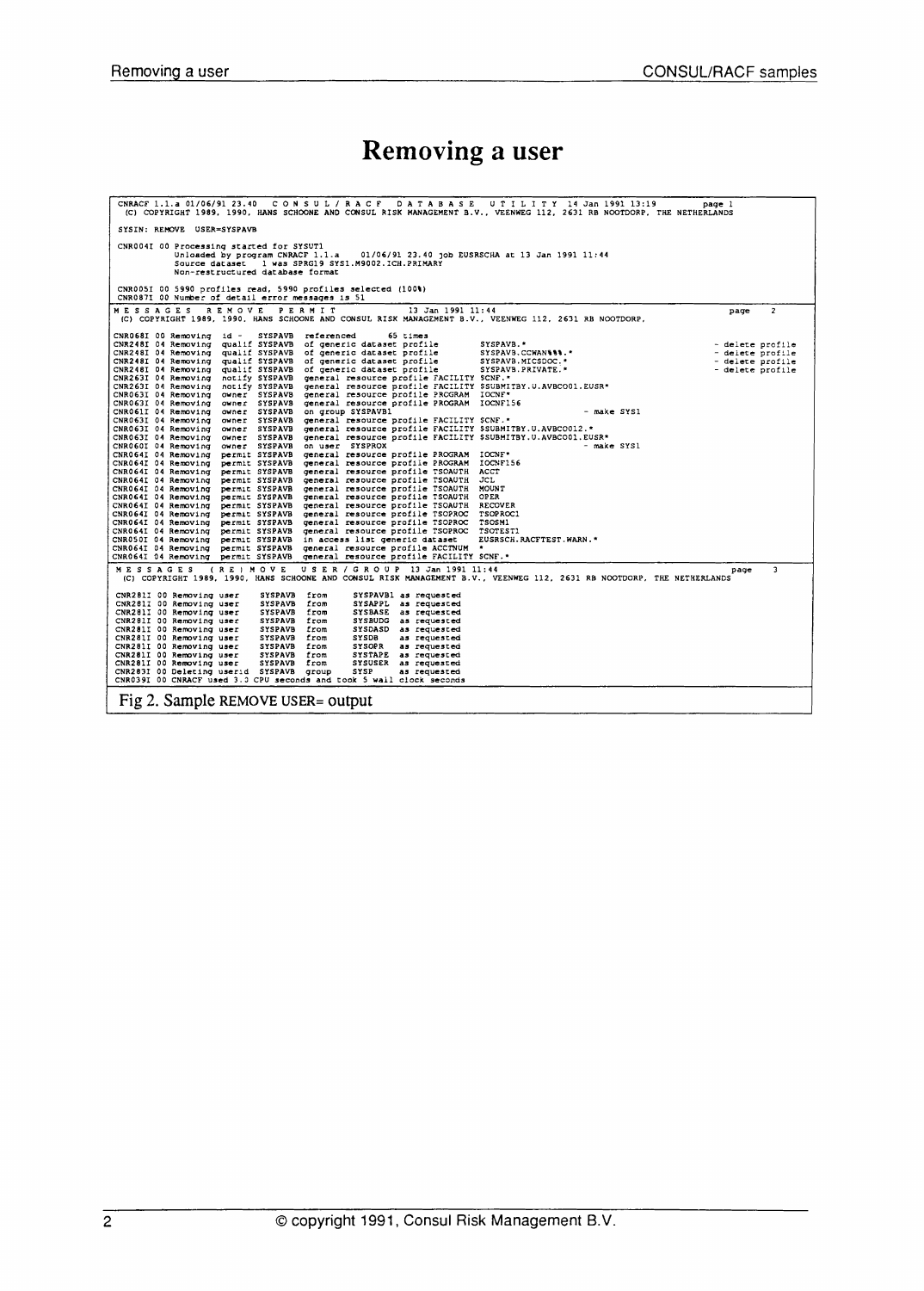### Commands generated

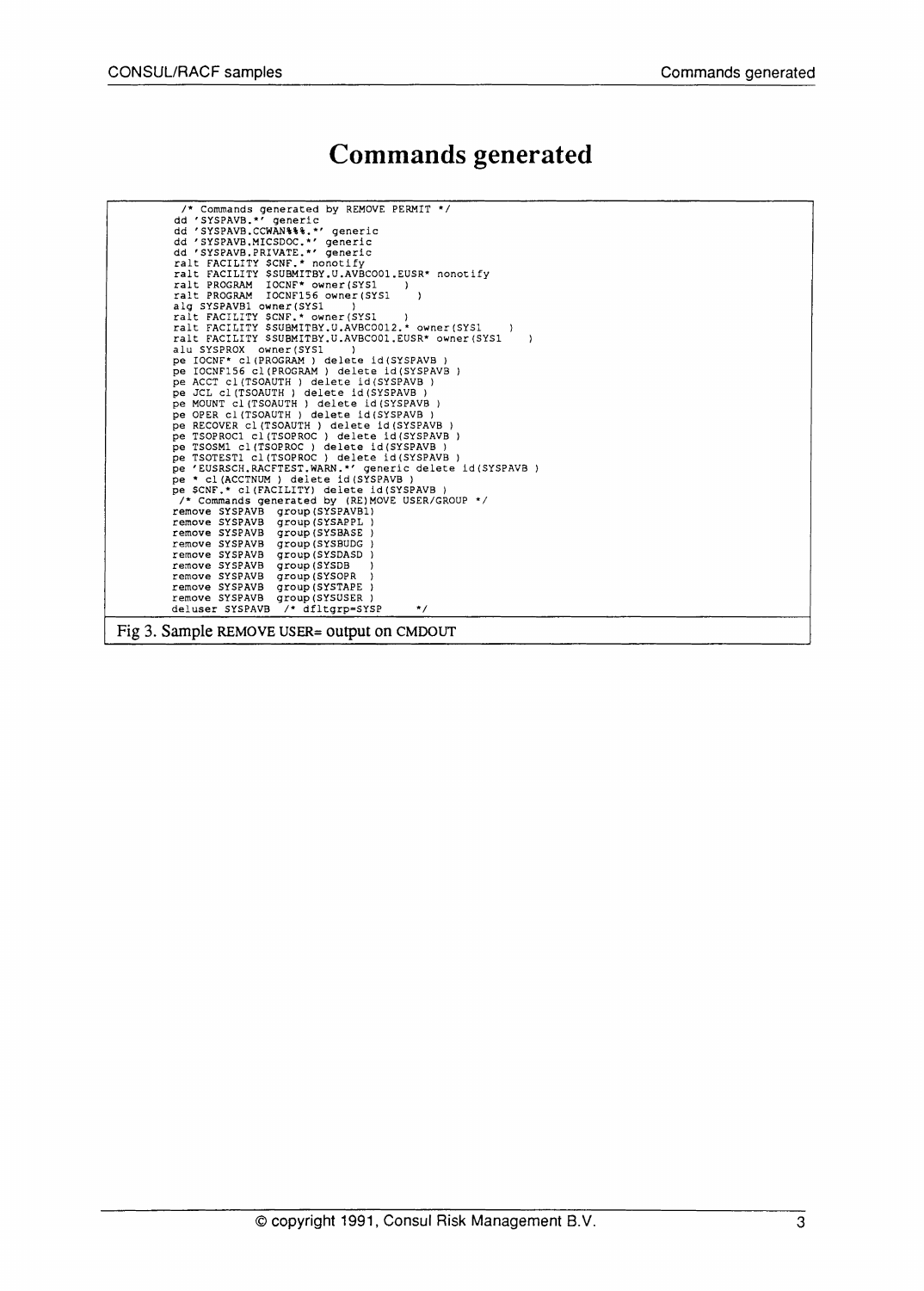### Finding and removing orphan permits

| CNRACF 0.0.3 01/31/90 14.47 CONSUL/RACF DATABASE UTILITY 3 Feb 1990 17:25<br>(C) COPYRIGHT 1989, 1990, HANS SCHOONE AND CONSUL RISK MANAGEMENT B.V., VEENWEG 112, 2631 RB NOOTDORP                                    |  |
|-----------------------------------------------------------------------------------------------------------------------------------------------------------------------------------------------------------------------|--|
| SYSIN: print pagelen-60<br>SYSIN: VERIFY PERMIT                                                                                                                                                                       |  |
| CNR004I 00 Processing started for SYSUTI<br>Unloaded by program CNRACF 0.0.3 01/31/90 14.47 job at 3 Feb 1990 17:23<br>Source dataset 1 was SHR101 SYS2. RACF. PRIM1<br>Source dataset 2 was SHR101 SYS2. RACF. PRIM2 |  |
| CNR005I 00 115029 profiles read, 115029 profiles selected (100%)                                                                                                                                                      |  |
| CNR0681 04 Undefined id - eGD477 referenced 1 times as owner or permit                                                                                                                                                |  |
| CNR068I 04 Undefined $id - 2G588$ referenced 6 times as owner or permit                                                                                                                                               |  |
| CNR046I 04 Undefined permit @GD588 in access list of non-VSAM GDF101 DMSOS.DMSBACKP.D90006.THM0510.TSS3945'                                                                                                           |  |
| CNR046I 04 Undefined permit @GD588 in access list of non-VSAM GDF101 DMSOS.DMSBACKP.D90013.THM0316.TSS2335                                                                                                            |  |
| CNR046I 04 Undefined permit @GD588<br>in access list of non-VSAM GDF101 DMSOS.DMSBACKP.D90020.THM0416.TSS0206                                                                                                         |  |
| CNR046I 04 Undefined permit @GD588<br>in access list of non-VSAM GDF101 DMSOS.DMSBACKP.D90027.THM0238.TSS1131                                                                                                         |  |
| CNR046I 04 Undefined permit @GD588<br>in access list of non-VSAM GDF101 DMSOS.DMSBACKP.D90034.THM0704.TSS3342                                                                                                         |  |
| CNR046I 04 Undefined permit @GD477<br>in access list of non-VSAM GDF101 DMSOS.DMSIMARC.D89272.THM1843.TSS3914                                                                                                         |  |
| CNR046I 04 Undefined permit @GD588<br>in access list of non-VSAM PRDS01 SYS4.PSBCICE                                                                                                                                  |  |
| Fig 4. Sample VERIFY PERMIT output                                                                                                                                                                                    |  |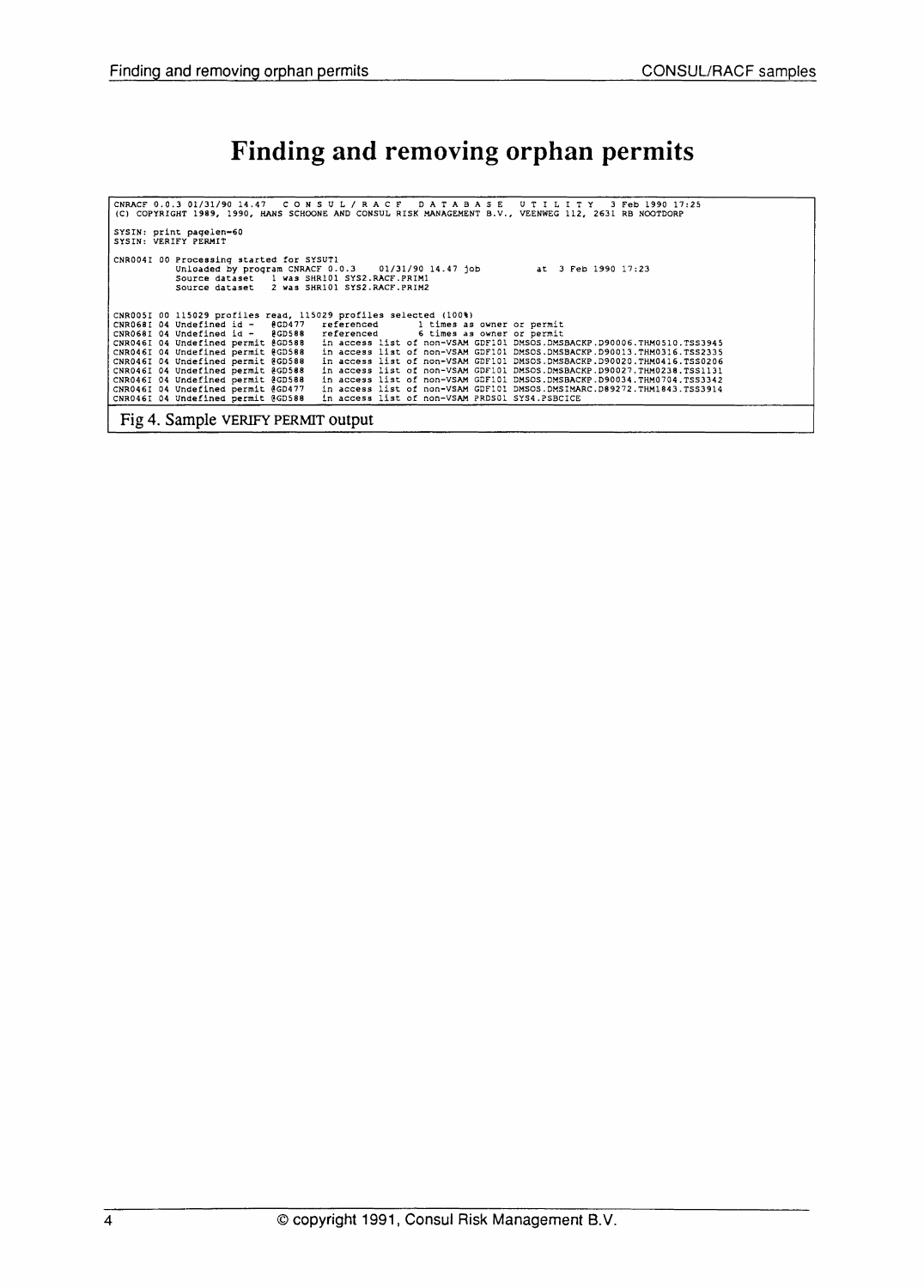# Checking for program existence

| CNRACF 0.0.0 09/27/89 12.21 CONSUL/RACF DATABASE UTILITY                                        |  |
|-------------------------------------------------------------------------------------------------|--|
| (C) COPYRIGHT 1989, HANS SCHOONE AND CONSUL RISK MANAGEMENT B.V., VEENWEG 112, 2631 RB NOOTDORP |  |
|                                                                                                 |  |
| SYSIN: VERIFY PROGRAM                                                                           |  |
|                                                                                                 |  |
| CNR004I 00 Processing started for SYSUT1                                                        |  |
|                                                                                                 |  |
|                                                                                                 |  |
|                                                                                                 |  |
|                                                                                                 |  |
|                                                                                                 |  |
|                                                                                                 |  |
|                                                                                                 |  |
|                                                                                                 |  |
|                                                                                                 |  |
|                                                                                                 |  |
|                                                                                                 |  |
|                                                                                                 |  |
|                                                                                                 |  |
|                                                                                                 |  |
|                                                                                                 |  |
|                                                                                                 |  |
|                                                                                                 |  |
|                                                                                                 |  |
|                                                                                                 |  |
|                                                                                                 |  |
|                                                                                                 |  |
|                                                                                                 |  |
|                                                                                                 |  |
|                                                                                                 |  |
|                                                                                                 |  |
|                                                                                                 |  |
|                                                                                                 |  |
|                                                                                                 |  |
|                                                                                                 |  |
|                                                                                                 |  |
|                                                                                                 |  |
| CNR005I 00 34873 profiles read, 34873 profiles selected (100%)                                  |  |
|                                                                                                 |  |
| Fig 5. Sample VERIFY PROGRAM output                                                             |  |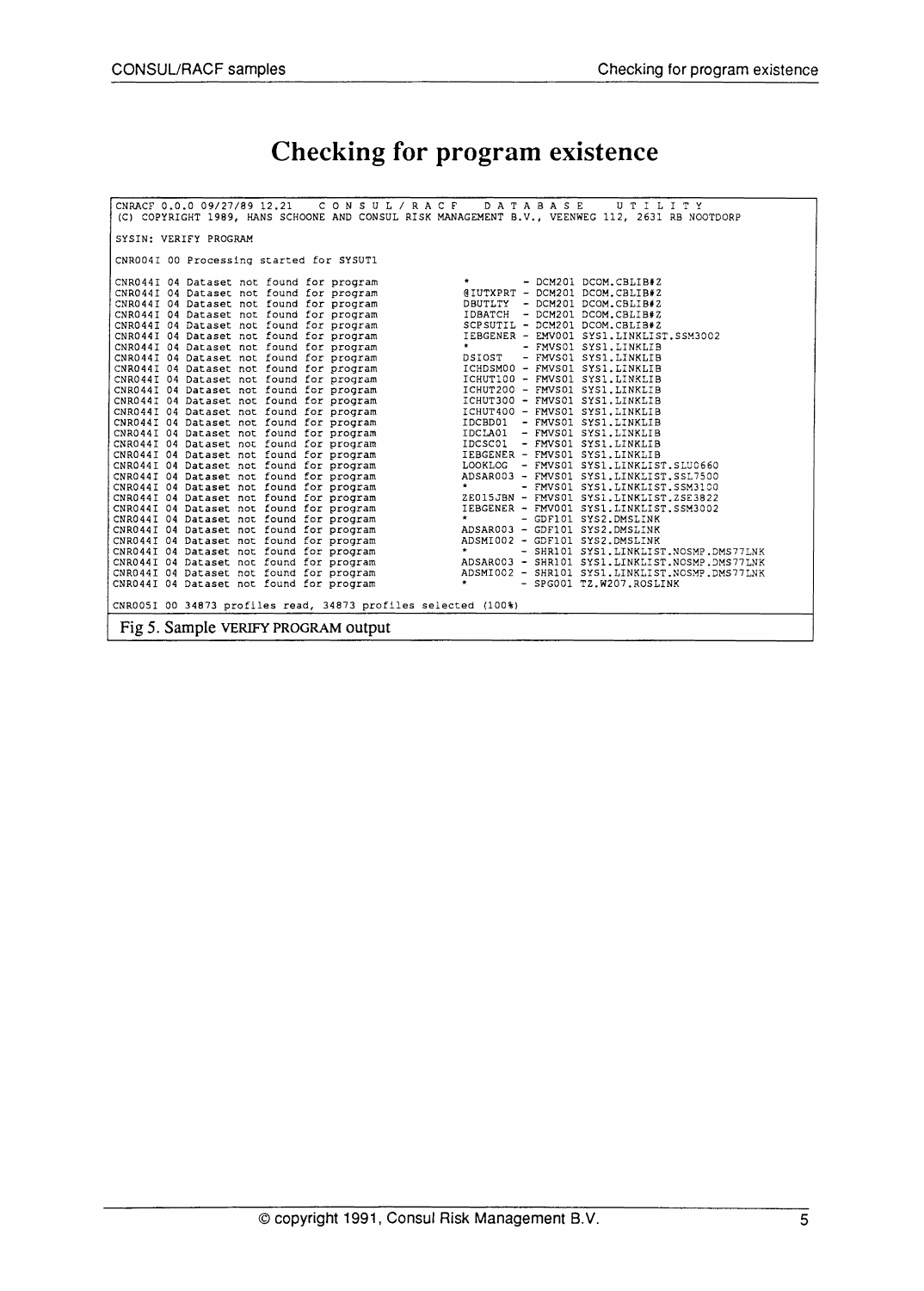# Removing unused discrete profiles

| CNRACF 0.0.1 09/27/89 12.21 CONSUL/RACF DATABASE<br>UTILITY<br>(C) COPYRIGHT 1989, HANS SCHOONE AND CONSUL RISK MANAGEMENT B.V., VEENWEG 112, 2631 RB NOOTDORP                                  |
|-------------------------------------------------------------------------------------------------------------------------------------------------------------------------------------------------|
| SYSIN: VERIFY ONVOLUME                                                                                                                                                                          |
| CNR004I 00 Processing started for SYSUT1                                                                                                                                                        |
| CNR093I 04 EMVS01 has 1 discrete profile (s) for non-RACF indicated datasets<br>CNR094I 04 EMVS01 has 1 discrete profile (s) without dataset on the volume                                      |
| CNR095I 04 EPGXX1 has 2 discrete profile (s) but volume not mounted                                                                                                                             |
| CNR094I 04 EXN001 has 2 discrete profile (s) without dataset on the volume                                                                                                                      |
| CNR093I 04 FMC001 has 4 discrete profile (s) for non-RACF indicated datasets                                                                                                                    |
| CNR094I 04 FMC001 has 6 discrete profile (s) without dataset on the volume                                                                                                                      |
| $CNR090I$ 04 FMVS01 message limit exceeded - 82 detail message(s) suppressed                                                                                                                    |
| CNR095I 04 FMVS01 has 132 discrete profile (s) but volume not mounted                                                                                                                           |
| CNR090I 04 PRD008 message limit exceeded - 41 detail message(s) suppressed<br>CNR095I 04 PRD008 has 91 discrete profile(s) but volume not mounted                                               |
| CNR094I 04 WORK01 has 3 discrete profile (s) without dataset on the volume                                                                                                                      |
| CNR041I 04 Discrete profile found but RACF indicator not set<br>EMVS01 SMPE.EMVS01.SMPTLOG                                                                                                      |
| CNR041I 04 Discrete profile found but RACF indicator not set<br>FMC001 SMF1 SMFDUMPF.G0001V00                                                                                                   |
| CNR041I 04 Discrete profile found but RACF indicator not set<br>FMC001 SMF1.SMFDUMPF.G0002V00                                                                                                   |
| CNR041I 04 Discrete profile found but RACF indicator not set<br>FMC001 SMF1.SMFDUMPF.G0003V00                                                                                                   |
| CNR041I 04 Discrete profile found but RACF indicator not set<br>FMC001 SMF1.SMFDUMPF.G0004V00                                                                                                   |
| CNR042I 04 Discrete profile present but no dataset on volume<br>EMVS01 SMPE.EMVS01.SMPTLOG<br>CNR042I 04 Discrete profile present but no dataset on volume<br>EXNOO1 EEB.CO10.VERKIEZA.TK89OWD1 |
| CNR042I 04 Discrete profile present but no dataset on volume<br>EXNO01 TR.F013.RF154KNV.GD830812                                                                                                |
| CNR042I 04 Discrete profile present but no dataset on volume<br>WORK01 \$GDMSA.MSA701.PRTGLN13                                                                                                  |
| CNR042I 04 Discrete profile present but no dataset on volume<br>WORK01 \$GDMSA.MSA701.PRTGLN14                                                                                                  |
| CNR042I 04 Discrete profile present but no dataset on volume<br>WORK01 SGDMSA.MSA701.TOPTION2                                                                                                   |
| CNR043I 04 Discrete profile present but volume not mounted<br>EPGXX1 SYS2.LOGREC#E.TRENDSDS.G0285V00                                                                                            |
| CNR043I 04 Discrete profile present but volume not mounted<br>EPGXX1 SYS2.LOGREC#E.TRENDSDS.G0289V00                                                                                            |
| CNR043I 04 Discrete profile present but volume not mounted<br>FMVS01 SMPE.FMVS01.SMPTLOG                                                                                                        |
| CNR043I 04 Discrete profile present but volume not mounted<br>FMVS01 SYS1.ADFMAC1                                                                                                               |
| CNR043I 04 Discrete profile present but volume not mounted<br>FMVS01 SYS1.BLGFMT<br>CNR043I 04 Discrete profile present but volume not mounted<br>FMVS01 SYS1.BLGPNLS                           |
| CNR043I 04 Discrete profile present but volume not mounted<br>FMVS01 SYS1.BNJPNL1                                                                                                               |
| CNR043I 04 Discrete profile present but volume not mounted<br>FMVS01 SYS1.BNJPNL2                                                                                                               |
| CNR043I 04 Discrete profile present but volume not mounted<br>FMVS01 SYS1.BNJSRC1                                                                                                               |
| CNR043I 04 Discrete profile present but volume not mounted<br>FMVS01 SYS1.BRODCAST                                                                                                              |
| CNR043I 04 Discrete profile present but volume not mounted<br>PRD008 \$EBGSB.ISE103.CM760E01.G0025V00                                                                                           |
| CNR043I 04 Discrete profile present but volume not mounted<br>PRD008 \$EBGSB.ISE103.CM760E01.G0026V00                                                                                           |
| CNR043I 04 Discrete profile present but volume not mounted<br>PRD008 \$EBGSB.ISE103.CM760E01.G0027V00                                                                                           |
| CNR005I 00 34873 profiles read, 34873 profiles selected (100%)                                                                                                                                  |
| Fig 6. Sample VERIFY ONVOLUME output                                                                                                                                                            |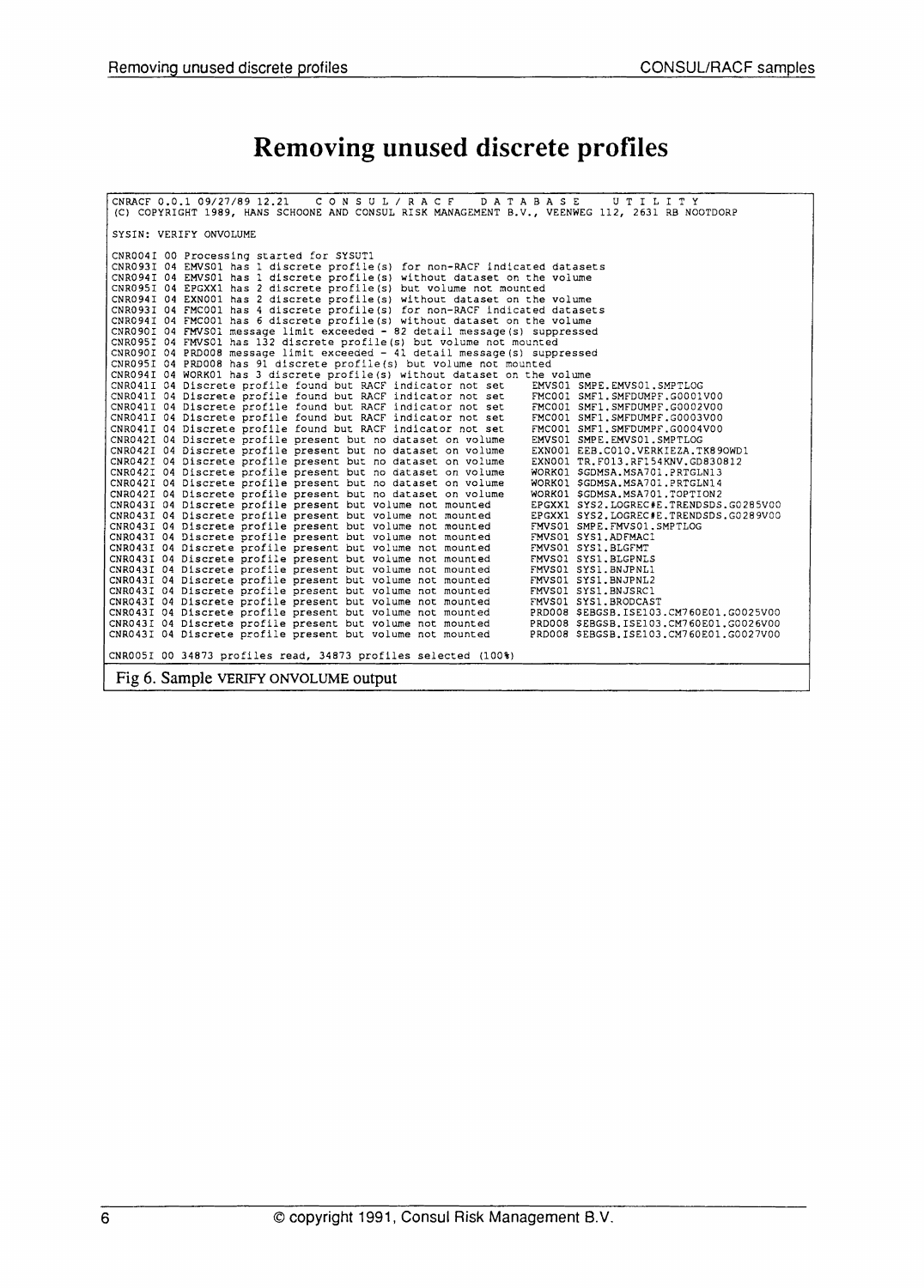#### Finding specific profile field contents

CNRACF 0.0.6 04/22/90 19.14 CON S U L / RAe FDA TAB A S E UTI LIT <sup>Y</sup> <sup>22</sup> Apr <sup>1990</sup> (C) COPYRIGHT 1989, 1990, HANS SCHOONE AND CONSUL RISK MANAGEMENT B.V., VEENWEG 112, 2631 RB NOOTDORP, SYSIN: SELECT CLASS~DATASET, UNIVACS>-UPDATE SYSIN: LIST CLASS, KEY, UNIVACS eNR01?I 00 Processing started for SYSRAC01 SPRG15 HRF1802.YOO.PRIMARY at <sup>22</sup> Apr 1990 23:02 running RACF 1.8~1 DATASET SYS1.BRODCAST DATASET SYS1.DIRACC DATASET EUSRROB.LOGREC DATASET CAT1.USER\*<br>DATASET SYS2.TPREG DATASET SYS2.TPREG.\* DATASET SYS2.ICES.STV4MO.DD2 DATASET SYS2.BD0211 DATASET SYS2.PROCESS.\* DATASET SYS2.ICES.STV<br>DATASET SYS2.DEOS.STV<br>DATASET SYS2.PROCESS.<br>DATASET SYS2.MARCK2.\* UPDATE UPDATE UPDATE UPDATE CONTROL UPDATE UPDATE UPDATE UPDATE CNR033I 00 HRF1802.YOO.PRIMARY has 6462 segments in use, 123742 segments free (4% used) Index uses 0\. Space beyond 5% never used. CNR0051 <sup>00</sup> 5461 profiles read, <sup>9</sup> profiles selected (O%) Fig 7. Sample SELECT with field value selection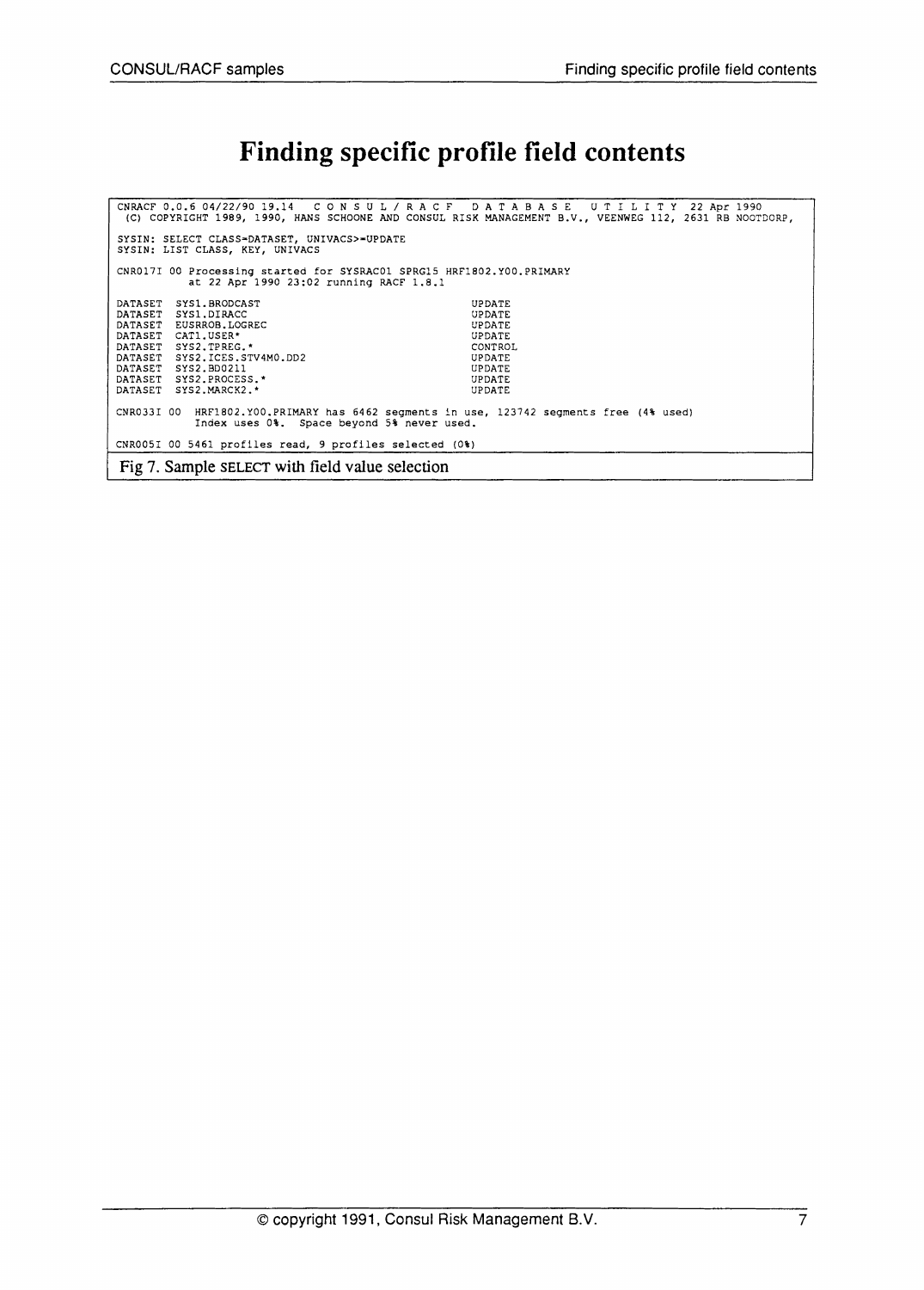# Listing profile fields

|                               |                          | CNRACF 1.0.2 06/24/90 12.38 CONSUL/RACF DATABASE<br>(C) COPYRIGHT 1989, 1990, HANS SCHOONE AND CONSUL RISK MANAGEMENT B.V., VEENWEG 112, 2631 RB NOOTDORP, THE NETHERLANDS                                                                                                                                                                                                        | UTILITY 26 Jun 1990 17:41  |                                  |                              | page | 1                       |  |
|-------------------------------|--------------------------|-----------------------------------------------------------------------------------------------------------------------------------------------------------------------------------------------------------------------------------------------------------------------------------------------------------------------------------------------------------------------------------|----------------------------|----------------------------------|------------------------------|------|-------------------------|--|
| SYSIN: print<br>SYSIN: select |                          | title-'Program profile overview'<br>class-program                                                                                                                                                                                                                                                                                                                                 |                            |                                  |                              |      |                         |  |
|                               |                          | SYSIN: sortlist class, key(8), memist, uacc, userid, useracs                                                                                                                                                                                                                                                                                                                      |                            |                                  |                              |      |                         |  |
|                               |                          | CNR004I 00 Processing started for SYSUT1<br>Unloaded by program CNRACF 1.0.2<br>$06/24/90$ 12.38 job<br>Source dataset<br>1 was SHR101 SYS2.RACF.PRIM1                                                                                                                                                                                                                            | at 26 Jun 1990 10:56       |                                  |                              |      |                         |  |
| PROGRAM                       |                          | CNR005I 00 27564 profiles read, 62 profiles selected (0%)<br>PROGRAM \$CCFP001 SYS1.LINKLIST.NOSMP.SLI3801/SHR102/PADCHK<br>SYS2.ROSLINKT/SHR105/NOPADCHK<br>SYS2.ROSLINK/SHR105/NOPADCHK<br>SYS1.LINKLIST.SSM3100/******/NOPADCHK<br>SYS2.PACOLIB2/SHR102/NOPADCHK<br>SYS1.LINKLIST.NOSMP.COBLIB/SHR101/NOPADCHK<br>SYS2.DMSLINK/GDF101/NOPADCHK<br>SYS1.ISPLOAD/******/NOPADCHK | READ<br>READ               |                                  |                              |      |                         |  |
| PROGRAM                       |                          | SYS1.LINKLIST.PDF2000/******/NOPADCHK<br>SYS2.LIBRCCFX.V03L08P0.LOADTEST/SPG001/NOPADCHK<br>SYS1.LINKLIST.NOSMP.DMS.V7L7M0.DMSLINK/SHR101/NOPADCHK<br>#CALCLIB SYS2.ROSLINKT/SHR105/PADCHK<br>SYS2.ROSLINK/SHR105/NOPADCHK                                                                                                                                                        | READ                       |                                  |                              |      |                         |  |
| PROGRAM                       |                          | #MAKELIB SYS2.ROSLINKT/SHR105/PADCHK<br>SYS2.ROSLINK/SHR105/NOPADCHK                                                                                                                                                                                                                                                                                                              | READ                       |                                  |                              |      |                         |  |
| PROGRAM                       |                          | ADDGROUP SYS1.LINKLIB/******/PADCHK                                                                                                                                                                                                                                                                                                                                               | <b>NONE</b>                | SYS1<br>#GDPRB                   | <b>READ</b><br>READ          |      |                         |  |
| PROGRAM                       |                          | ADSAR003 SYS2.DMSLINK/GDF101/NOPADCHK<br>SYS1.LINKLIST.NOSMP.DMS.V7L7M0.DMSLINK/SHR101/NOPADCHK                                                                                                                                                                                                                                                                                   | <b>READ</b>                |                                  |                              |      |                         |  |
| PROGRAM                       |                          | ADSMI002 SYS2.DMSLINK/GDF101/PADCHK<br>SYS1.LINKLIST.NOSMP.DMS.V7L7M0.DMSLINK/SHR101/PADCHK                                                                                                                                                                                                                                                                                       | <b>READ</b>                |                                  |                              |      |                         |  |
| PROGRAM                       | AG                       | SYS1.LINKLIB/******/PADCHK                                                                                                                                                                                                                                                                                                                                                        | NONE                       | SYSl                             | READ                         |      |                         |  |
|                               | Program profile overview | CNRACF 1.0.2 06/24/90 12.38<br>CONSUL/RACF DATABASE                                                                                                                                                                                                                                                                                                                               | UTILITY                    |                                  | 26 Jun 1990 17:41            | page | $\overline{\mathbf{c}}$ |  |
| PROGRAM                       |                          | DELGROUP SYS1.LINKLIB/******/PADCHK                                                                                                                                                                                                                                                                                                                                               | <b>NONE</b>                | #GDPRB<br>5YS1                   | READ<br>READ                 |      |                         |  |
| PROGRAM                       |                          | DELUSER SYS1.LINKLIB/******/PADCHK                                                                                                                                                                                                                                                                                                                                                | <b>NONE</b>                | #GDPRB<br>SYS1                   | READ<br>READ                 |      |                         |  |
| PROGRAM                       | DG                       | SYS1.LINKLIB/******/PADCHK                                                                                                                                                                                                                                                                                                                                                        | <b>NONE</b>                | #GDPRB<br>SYS1                   | READ                         |      |                         |  |
|                               |                          |                                                                                                                                                                                                                                                                                                                                                                                   |                            | #GDPRB                           | READ<br><b>READ</b>          |      |                         |  |
| PROGRAM DSIOST<br>PROGRAM     | DU                       | SYS1.LINKLIB/******/PADCHK<br>SYS1.LINKLIB/******/PADCHK                                                                                                                                                                                                                                                                                                                          | NONE<br><b>NONE</b>        | SYS1<br>SYS1                     | READ<br>READ                 |      |                         |  |
| PROGRAM EX                    |                          | SYS1.CMDLIB/******/NOPADCHK                                                                                                                                                                                                                                                                                                                                                       | READ                       | #GDPRB<br>eGD501                 | READ<br>ALTER                |      |                         |  |
| PROGRAM                       | EXEC                     | SYS1.CMDLIB/******/NOPADCHK<br>PROGRAM ICHCAG00 SYS1.LINKLIB/******/PADCHK                                                                                                                                                                                                                                                                                                        | READ<br><b>NONE</b>        | egp501                           | ALTER                        |      |                         |  |
| PROGRAM<br>PROGRAM            |                          | ICHCDG00 SYS1.LINKLIB/******/PADCHK<br>ICHCDU00 SYS1.LINKLIB/******/PADCHK                                                                                                                                                                                                                                                                                                        | <b>NONE</b><br><b>NONE</b> |                                  |                              |      |                         |  |
| PROGRAM                       |                          | ICHDSM00 SYS1.LINKLIB/******/PADCHK                                                                                                                                                                                                                                                                                                                                               | <b>NONE</b>                | #GDAEP                           | READ                         |      |                         |  |
| PROGRAM                       |                          | ICHUT100 SYS1.LINKLIB/******/PADCHK                                                                                                                                                                                                                                                                                                                                               | NONE                       | SYS1<br>#GDICO<br>SYS1<br>#GDICO | READ<br>READ<br>READ<br>READ |      |                         |  |
| <b>PROGRAM</b>                |                          | ICHUT200 SYS1.LINKLIB/******/PADCHK                                                                                                                                                                                                                                                                                                                                               | NONE                       | #GDPRB<br>SYS1                   | READ<br>READ                 |      |                         |  |
| PROGRAM<br>PROGRAM            |                          | ICHUT300 SYS1.LINKLIB/******/PADCHK<br>ICHUT400 SYS1.LINKLIB/******/PADCHK                                                                                                                                                                                                                                                                                                        | NONE<br>NONE               | SYS1<br>#GDPRB                   | READ<br>READ                 |      |                         |  |
| PROGRAM ICKDSF                |                          | SYS1.LINKLIB/******/PADCHK                                                                                                                                                                                                                                                                                                                                                        | NONE                       | SYS1<br>#GDICO<br>SYS1           | READ<br>READ<br>ALTER        |      |                         |  |
| <b>PROGRAM</b>                |                          | IEHATLAS SYS1.LINKLIB/******/PADCHK                                                                                                                                                                                                                                                                                                                                               | <b>NONE</b>                | DMSOS<br>SYS 1                   | READ<br>ALTER                |      |                         |  |
| PROGRAM                       |                          | IEHINITT SYS1.LINKLIB/******/PADCHK                                                                                                                                                                                                                                                                                                                                               | <b>NONE</b>                | ≱GDTMS<br>SYS1                   | READ<br><b>ALTER</b>         |      |                         |  |
| PROGRAM                       | LIBRFFR                  | SYS2.ROSLINK/SHR105/NOPADCHK<br>SYS2.ROSLINKT/SHR105/PADCHK                                                                                                                                                                                                                                                                                                                       | READ                       | <b>@GD501</b>                    | ALTER                        |      |                         |  |
| PROGRAM                       | LIBSERV                  | SYS2.ROSLINK/SHR105/PADCHK                                                                                                                                                                                                                                                                                                                                                        | READ                       |                                  |                              |      |                         |  |
| PROGRAM                       |                          | SYS2.ROSLINKT/SHR105/PADCHK<br>LIBSERVE SYS2.ROSLINK/SHR105/PADCHK                                                                                                                                                                                                                                                                                                                | READ                       |                                  |                              |      |                         |  |
| PROGRAM                       | LIBUTIL                  | SYS2.ROSLINKT/SHR105/PADCHK<br>SYS2.ROSLINK/SHR105/PADCHK                                                                                                                                                                                                                                                                                                                         | READ                       |                                  |                              |      |                         |  |
| PROGRAM                       | <b>LOOKLOG</b>           | SYS2.ROSLINKT/SHR105/PADCHK<br>SYS1.LINKLIST.SLU0660/******/PADCHK                                                                                                                                                                                                                                                                                                                | <b>NONE</b>                | <b>#GDAEP</b>                    | READ                         |      |                         |  |
| PROGRAM                       | <b>ROSCOPY</b>           | SYS2.ROSLINK/SHR105/PADCHK                                                                                                                                                                                                                                                                                                                                                        | READ                       | SYSl                             | READ                         |      |                         |  |
| PROGRAM                       | ROSDATA                  | SYS2.ROSLINKT/SHR105/PADCHK<br>SYS2.ROSLINK/SHR105/PADCHK                                                                                                                                                                                                                                                                                                                         | READ                       |                                  |                              |      |                         |  |
| PROGRAM                       |                          | SYS2.ROSLINKT/SHR105/PADCHK<br>RTDS6000 CICS.DISOSS34.DSVLOAD/CICS21/PADCHK                                                                                                                                                                                                                                                                                                       | READ                       |                                  |                              |      |                         |  |
| PROGRAM                       |                          | CICS.V01L07P0.LOADLIBZ/DCM102/PADCHK<br>SASSBEND SYS2.LINKLIB/SHR102/NOPADCHK                                                                                                                                                                                                                                                                                                     | READ                       |                                  |                              |      |                         |  |
| PROGRAM                       |                          | SASSBSTR SYS2.LINKLIB/SHR102/NOPADCHK                                                                                                                                                                                                                                                                                                                                             | READ                       |                                  |                              |      |                         |  |
| PROGRAM<br>PROGRAM            |                          | SASSINCD SYS2.LINKLIB/SHR102/NOPADCHK<br>STRBCCV SYS1.LINKLIST.NOSMP.STROBE80/SHR102/NOPADCHK                                                                                                                                                                                                                                                                                     | READ<br>NONE               | #QSOND                           | <b>ALTER</b>                 |      |                         |  |
| PROGRAM                       |                          | STRBVPH1 SYS1.LINKLIST.NOSMP.STROBE80/SHR102/NOPADCHK                                                                                                                                                                                                                                                                                                                             | <b>NONE</b>                | SYS1<br><b>#QSOND</b>            | ALTER<br>ALTER               |      |                         |  |
| PROGRAM                       | TLMAIN                   | SYS1.LINKLIST.STL3100/******/NOPADCHK                                                                                                                                                                                                                                                                                                                                             | <b>READ</b>                | SYS1<br><b>EGD254</b>            | ALTER<br>ALTER               |      |                         |  |
| PROGRAM                       | TLTSO                    | SYS2.PANLINK/SHR103/NOPADCHK<br>SYS1.LINKLIST.STL3100/******/NOPADCHK                                                                                                                                                                                                                                                                                                             | READ                       | <b>@GD254</b>                    | <b>ALTER</b>                 |      |                         |  |
|                               |                          | SYS2.PANLINK/SHR103/NOPADCHK                                                                                                                                                                                                                                                                                                                                                      |                            |                                  |                              |      |                         |  |
|                               |                          | Fig 8. Sample output of LISTPROG command member                                                                                                                                                                                                                                                                                                                                   |                            |                                  |                              |      |                         |  |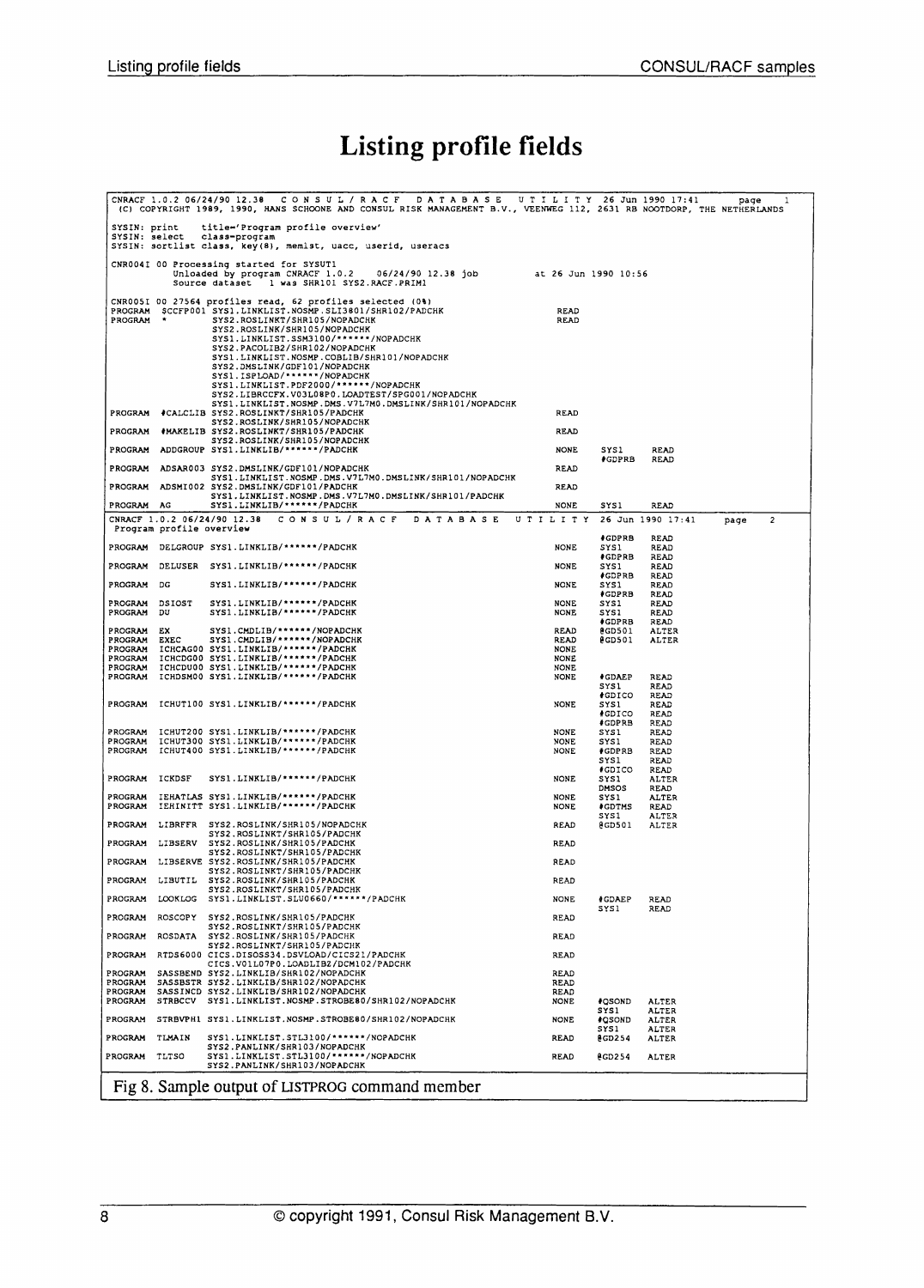### Finding profiles with specific attributes

| CNRACF 1.1.b 02/03/91 15.51 CONSUL/RACF DATABASE UTILITY 12 Feb 1991 16:35<br>(C) COPYRIGHT 1989, 1991, HANS SCHOONE AND CONSUL RISK MANAGEMENT B.V., VEENWEG 112, 2631 RB NOOTDORP, THE NETHERLANDS |               |             |                        |                                                                            |                                                                                                                                                        |              |                                      |  |
|------------------------------------------------------------------------------------------------------------------------------------------------------------------------------------------------------|---------------|-------------|------------------------|----------------------------------------------------------------------------|--------------------------------------------------------------------------------------------------------------------------------------------------------|--------------|--------------------------------------|--|
|                                                                                                                                                                                                      |               |             |                        |                                                                            |                                                                                                                                                        |              |                                      |  |
| SYSIN: /* EXEC CNRACFL, MEMBER-LISTPROG or concatenated CONSUL/RACF 1.1.0 */                                                                                                                         |               |             |                        |                                                                            |                                                                                                                                                        |              |                                      |  |
| SYSIN: /* Program Profile Overview                                                                                                                                                                   |               |             |                        | $\star$ /                                                                  |                                                                                                                                                        |              |                                      |  |
| SYSIN: /* Program Accessed Dataset Overview                                                                                                                                                          |               |             |                        | $^{\star}$ /                                                               |                                                                                                                                                        |              |                                      |  |
|                                                                                                                                                                                                      |               |             |                        |                                                                            |                                                                                                                                                        |              |                                      |  |
| SYSIN: newlist                                                                                                                                                                                       |               |             |                        |                                                                            |                                                                                                                                                        |              |                                      |  |
| SYSIN: print title='Program profile overview'                                                                                                                                                        |               |             |                        |                                                                            |                                                                                                                                                        |              |                                      |  |
| SYSIN:<br>select class-program                                                                                                                                                                       |               |             |                        |                                                                            |                                                                                                                                                        |              |                                      |  |
| SYSIN: sortlist class, key(8), memist, uacc, userid, useracs                                                                                                                                         |               |             |                        |                                                                            |                                                                                                                                                        |              |                                      |  |
| SYSIN: newlist                                                                                                                                                                                       |               |             |                        |                                                                            |                                                                                                                                                        |              |                                      |  |
| SYSIN: print title='Program Accessed Dataset overview'<br>SYSIN: select pads, class=dataset                                                                                                          |               |             |                        |                                                                            |                                                                                                                                                        |              |                                      |  |
| SYSIN: sortlist key, volser, dstype, univacs, userid, useracs,                                                                                                                                       |               |             |                        |                                                                            |                                                                                                                                                        |              |                                      |  |
| SYSIN:<br>user2acs, progacs, program                                                                                                                                                                 |               |             |                        |                                                                            |                                                                                                                                                        |              |                                      |  |
|                                                                                                                                                                                                      |               |             |                        |                                                                            |                                                                                                                                                        |              |                                      |  |
| CNR004I 00 Processing started for SYSUT1<br>Unloaded by program CNRACF 1.1.B 02/03/91 15.51 job CFOASHC at 26 Feb 1991 10:56                                                                         |               |             |                        |                                                                            |                                                                                                                                                        |              |                                      |  |
| Source dataset 1 was SHR101 SYS2. RACF. PRIM1                                                                                                                                                        |               |             |                        |                                                                            |                                                                                                                                                        |              |                                      |  |
| Non-restructured database format                                                                                                                                                                     |               |             |                        |                                                                            |                                                                                                                                                        |              |                                      |  |
| CNR005I 00 27564 profiles read, 18 profiles selected (0%)                                                                                                                                            |               |             |                        |                                                                            |                                                                                                                                                        |              |                                      |  |
|                                                                                                                                                                                                      |               |             |                        |                                                                            |                                                                                                                                                        |              |                                      |  |
| CNROUPUT CNRACF 1.1.b 02/18/91 17.07 C O N S U L / R A C F P R O F I L E L I S T I N G 24 Feb 1991 23:34<br>Program Accessed Dataset overview                                                        |               |             |                        |                                                                            |                                                                                                                                                        |              |                                      |  |
| DGDCCF. *. HISTMAST*                                                                                                                                                                                 |               | <b>NONE</b> | †GDSMT                 | ALTER                                                                      |                                                                                                                                                        |              | UPDATE SCCFP001                      |  |
|                                                                                                                                                                                                      |               |             |                        |                                                                            | $\frac{1}{\pi}$ .                                                                                                                                      |              | UPDATE \$CCFB001                     |  |
|                                                                                                                                                                                                      |               |             |                        |                                                                            | $\star$                                                                                                                                                |              | UPDATE \$CCFB002                     |  |
|                                                                                                                                                                                                      |               |             |                        |                                                                            |                                                                                                                                                        |              | UPDATE \$CCFB003                     |  |
| DGDCCF.IAD000.SYSTFILE                                                                                                                                                                               |               | <b>NONE</b> |                        | @GD100 ALTER                                                               | $\begin{array}{ccc}\n\mathbf{x} & \mathbf{y} & \mathbf{y} & \mathbf{y} \\ \mathbf{x} & \mathbf{y} & \mathbf{y} & \mathbf{y} & \mathbf{y}\n\end{array}$ |              | UPDATE \$CCFB001                     |  |
|                                                                                                                                                                                                      |               |             |                        |                                                                            |                                                                                                                                                        |              | UPDATE SCCFB002                      |  |
|                                                                                                                                                                                                      |               |             |                        |                                                                            |                                                                                                                                                        |              | UPDATE \$CCFB003                     |  |
|                                                                                                                                                                                                      |               |             |                        |                                                                            |                                                                                                                                                        |              | UPDATE \$CCFB007<br>UPDATE \$CCFB009 |  |
|                                                                                                                                                                                                      |               |             |                        |                                                                            | $\bullet$                                                                                                                                              |              | UPDATE \$CCFB045                     |  |
|                                                                                                                                                                                                      |               |             |                        |                                                                            | $\bullet$                                                                                                                                              |              | UPDATE \$CCFB100                     |  |
| GM.W328.TMSDATA.LISTTAPE                                                                                                                                                                             | <b>PRD305</b> | <b>NONE</b> | CGD545 READ            |                                                                            | $\mathcal{A} \subset \mathcal{A}$                                                                                                                      | READ         | ZL051                                |  |
|                                                                                                                                                                                                      |               |             |                        | #GDSBH ALTER                                                               |                                                                                                                                                        |              |                                      |  |
|                                                                                                                                                                                                      |               |             | <b>@GD258</b>          | ALTER                                                                      |                                                                                                                                                        |              |                                      |  |
| PM#.W350.UCC7.COMMDS                                                                                                                                                                                 |               | <b>NONE</b> | <b>∤</b> GDAEP         |                                                                            | UPDATE *<br>ALTER *<br>ALTER *                                                                                                                         |              | UPDATE SASSINCD                      |  |
|                                                                                                                                                                                                      |               |             | ∤GDSBH<br>SYS1         |                                                                            |                                                                                                                                                        |              | UPDATE SASSBEND<br>UPDATE SASSBSTR   |  |
|                                                                                                                                                                                                      |               |             | ∤GDUCC                 | <b>ALTER</b>                                                               |                                                                                                                                                        |              |                                      |  |
| SYS2.DMSFILES*                                                                                                                                                                                       |               | NONE        | SYS1                   | ALTER *                                                                    |                                                                                                                                                        |              | UPDATE ADSMI002                      |  |
|                                                                                                                                                                                                      |               |             | <b>‡GDDMS</b>          | UPDATE                                                                     |                                                                                                                                                        |              |                                      |  |
|                                                                                                                                                                                                      |               |             | ∦GDAEP                 | ALTER                                                                      |                                                                                                                                                        |              |                                      |  |
| SYS2.RACF*                                                                                                                                                                                           |               | <b>NONE</b> | SYSI                   |                                                                            |                                                                                                                                                        |              | ALTER #GDPRB UPDATE ICHUT400         |  |
|                                                                                                                                                                                                      |               |             | #GDPRB READ            |                                                                            |                                                                                                                                                        |              |                                      |  |
|                                                                                                                                                                                                      |               |             | DMSIXMT READ<br>#GDICO | READ                                                                       |                                                                                                                                                        |              |                                      |  |
|                                                                                                                                                                                                      |               |             |                        |                                                                            |                                                                                                                                                        |              |                                      |  |
| SYS2.ROSLIB*                                                                                                                                                                                         |               | <b>NONE</b> |                        | <b>*CDAEP UPDATE</b><br>SYS1 ALTER *<br><b>*GDAEP ALTER *</b><br>""PDATE * |                                                                                                                                                        |              | UPDATE ROSCOPY                       |  |
|                                                                                                                                                                                                      |               |             |                        |                                                                            |                                                                                                                                                        |              | UPDATE #CALCLIB                      |  |
|                                                                                                                                                                                                      |               |             |                        |                                                                            |                                                                                                                                                        |              | UPDATE ROSDATA                       |  |
|                                                                                                                                                                                                      |               |             |                        |                                                                            | $\mathbf{r}$                                                                                                                                           |              | UPDATE #MAKELIB                      |  |
|                                                                                                                                                                                                      |               |             |                        |                                                                            |                                                                                                                                                        |              | UPDATE LIBRFFR                       |  |
|                                                                                                                                                                                                      |               |             |                        |                                                                            |                                                                                                                                                        |              | UPDATE LIBSERVE                      |  |
|                                                                                                                                                                                                      |               |             |                        |                                                                            |                                                                                                                                                        | UPDATE ZA150 |                                      |  |
|                                                                                                                                                                                                      |               | <b>NONE</b> |                        |                                                                            | <b>‡GDCVO</b>                                                                                                                                          |              | UPDATE LIBUTIL                       |  |
| SYS2#.PANTSQ                                                                                                                                                                                         |               |             | SYS1                   | ALTER                                                                      | @GD501 ALTER *<br><b>CONTRACTOR</b>                                                                                                                    | UPDATE TLTSO | UPDATE TLMAIN                        |  |
| TZ.Y000.@GD501.TEST*                                                                                                                                                                                 |               | <b>NONE</b> | egpsoi                 | ALTER                                                                      | <b>∤</b> GDTST                                                                                                                                         |              | UPDATE LIBOPEN                       |  |
|                                                                                                                                                                                                      |               |             | <b>#GDAEP</b>          | UPDATE                                                                     |                                                                                                                                                        |              |                                      |  |
|                                                                                                                                                                                                      |               |             |                        |                                                                            |                                                                                                                                                        |              |                                      |  |
| Fig 9. Sample output of LISTPROG command member PADS report                                                                                                                                          |               |             |                        |                                                                            |                                                                                                                                                        |              |                                      |  |
|                                                                                                                                                                                                      |               |             |                        |                                                                            |                                                                                                                                                        |              |                                      |  |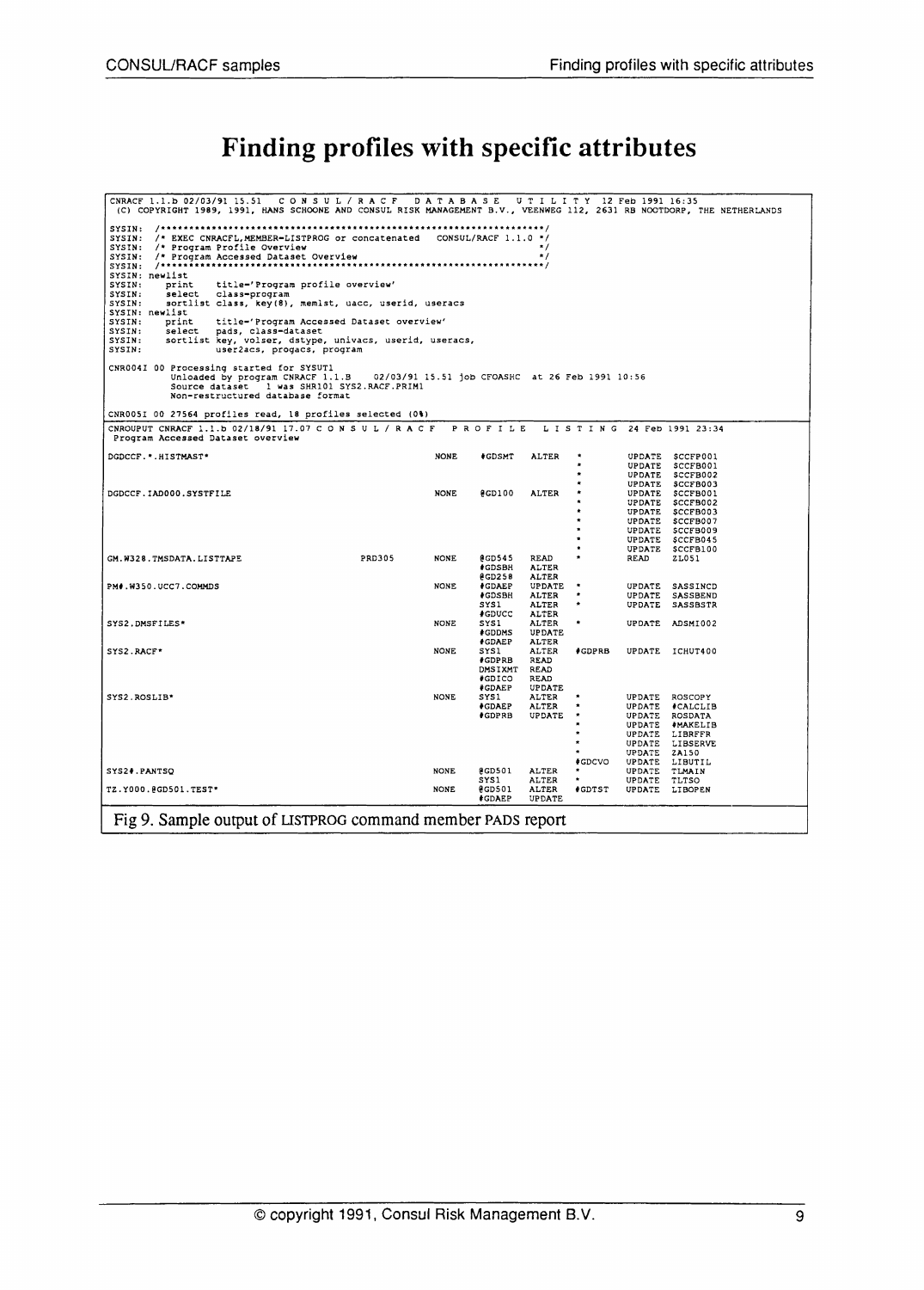# Reporting non-redundancy reasons for profiles

| CNRACF 0.0.3 01/31/90 14.47 CONSUL/RACF<br>(C) COPYRIGHT 1989, 1990, HANS SCHOONE AND CONSUL RISK MANAGEMENT B.V., VEENWEG 112, 2631 RB NOOTDORP, THE NETHERLANDS             | <b>DATABASE</b>                                       | UTILITY                                                          | 3 Feb 1990 17:31                                                                | 1<br>page                                           |
|-------------------------------------------------------------------------------------------------------------------------------------------------------------------------------|-------------------------------------------------------|------------------------------------------------------------------|---------------------------------------------------------------------------------|-----------------------------------------------------|
| SYSIN: print pagelen=60<br>SYSIN: select qual=#gdaep<br>SYSIN: report nonredundant                                                                                            |                                                       |                                                                  |                                                                                 |                                                     |
| CNR004I 00 Processing started for SYSUT1<br>Unloaded by program CNRACF 0.0.3<br>Source dataset 1 was SHR101 SYS2.RACF.PRIM1<br>2 was SHR101 SYS2.RACF.PRIM2<br>Source dataset | 01/31/90 14.47 job                                    | at 3 Feb 1990 17:23                                              |                                                                                 |                                                     |
| CNR005I 00 115029 profiles read, 16437 profiles selected (14%)<br>CNR900I 00 Of the 362 profiles tested 82 are redundant (22%)                                                |                                                       |                                                                  |                                                                                 |                                                     |
| NON - REDUNDANT<br>LIST OF<br>(C) COPYRIGHT 1989, 1990, HANS SCHOONE AND CONSUL RISK MANAGEMENT B.V., VEENWEG 112, 2631 RB NOOTDORP, THE NETHERLANDS                          | DATASET<br>P R O F I L E S                            | OF #GDAEP                                                        | 3 Feb 1990 17:23                                                                | $\overline{2}$<br>page                              |
| Volume Datasetname<br>Type<br>GENERIC<br>#GDAEP.*                                                                                                                             | User/group<br><b>#GDAEP</b>                           | access program<br>OWNER                                          | <b>UACC</b><br><b>NONE</b><br>READ                                              | Success Failure Erase First reason<br>- candidate - |
| NONVSAM SHR102 #GDAEP.TESTACCT.GDG                                                                                                                                            | #GDAEP<br>GGD501<br>$->$ @GD993                       | ALTER<br>OWNER<br>READ                                           | <b>NONE</b><br><b>READ</b>                                                      | User no connect                                     |
| CICS.*<br><b>GENERIC</b>                                                                                                                                                      | #GDAEP<br>@GD501<br><b>IGDAEP</b>                     | UPDATE<br>ALTER<br>OWNER                                         | <b>READ</b><br><b>READ</b>                                                      | - candidate -                                       |
| NONVSAM CICS20 CICS.BACKUP.SYSOUT#L                                                                                                                                           | <b>#GDAEP</b><br><b>SDAEP</b><br>-> DMSOS             | <b>ALTER</b><br>ONNER<br>UPDATE                                  | <b>READ</b><br><b>NONE</b>                                                      | User no connect                                     |
| NONVSAM CICS21 CICS.DISOSS34.JARS#A                                                                                                                                           | -> DMSBACK1 ALTER<br><b>#CDAEP</b><br><b>#GDAEP</b>   | UPDATE<br>OWNER                                                  | READ<br><b>NONE</b>                                                             | Extra group                                         |
| NONVSAM CICS21 CICS.DISOSS34.JARS#K                                                                                                                                           | -> #GDPRB<br>#GDAEP<br>#GDAEP                         | ALTER<br>UPDATE<br>OWNER                                         | <b>NONE</b><br>READ                                                             | Extra group                                         |
| NONVSAM CICS21 CICS.STAIRS43.ACCOUNT                                                                                                                                          | -> #GDPRB<br>#GDAEP<br><b>SGDICZ</b>                  | ALTER<br><b>UPDATE</b><br>OWNER                                  | <b>READ</b><br><b>NONE</b>                                                      | Missing group                                       |
| NONVSAM CICS20 CICS.UCSLIB                                                                                                                                                    | #GDAEP<br>$\rightarrow$ #GDPRB<br><b>@GD151</b>       | OWNER<br><b>READ</b><br>ALTER                                    | <b>NONE</b><br>READ                                                             | Extra group                                         |
| <b>GENERIC</b><br>$CICS$ .                                                                                                                                                    | <b>CDAEP</b><br><b>CDAEP</b><br><b>¢GDAEP</b>         | <b>UPDATE</b><br>OWNER<br><b>ALTER</b>                           | <b>READ</b><br><b>READ</b>                                                      | - candidate -                                       |
| VSAM<br>DCM102 CICS#.DISOSS34.CAAPIQ<br>VSAM<br>DCM102 CICS#.DISOSS34.CASOCB<br>VSAM<br>DCM102 CICS#.DISOSS34.CASRDS                                                          | <b>SGDICA</b><br><b>@GDICA</b><br><b>SGDICA</b>       | OWNER<br><b>OWNER</b><br><b>OWNER</b>                            | <b>NONE</b><br>READ<br><b>READ</b><br><b>NONE</b><br><b>NONE</b><br><b>READ</b> | Missing group<br>Missing group<br>Missing group     |
| <b>GENERIC</b><br>CICS#.INTFACE.ROSDISOS.VSQ0#*                                                                                                                               | <b>@GD151</b>                                         | OWNER<br>UPDATE<br><b>RTDS6000</b><br>ZA102#K<br>UPDATE          | <b>NONE</b><br><b>READ</b>                                                      | - candidate -                                       |
|                                                                                                                                                                               | <b>@GD254</b><br><b>#GDAEP</b>                        | <b>UPDATE</b><br>ZA102<br>ALTER<br>UPDATE                        |                                                                                 |                                                     |
| DCM102 CICS#.INTFACE.ROSDISOS.VSQ0#K<br>VSAM                                                                                                                                  | 8GD151<br>3GD151                                      | <b>ALTER</b><br><b>OWNER</b><br><b>UPDATE</b><br><b>RTDS6000</b> | <b>READ</b><br><b>NONE</b>                                                      | Missing user                                        |
|                                                                                                                                                                               |                                                       | ZA102#K<br>UPDATE<br>UPDATE<br>ZA102                             |                                                                                 |                                                     |
| <b>VSAM</b><br>DCM102 CICS#.INTFACE.ROSDISOS.VSQ0#O                                                                                                                           | #GDAEP<br>8GD151<br>0GD366                            | UPDATE<br><b>ALTER</b><br><b>OWNER</b>                           | <b>NONE</b><br><b>READ</b>                                                      | User privileged                                     |
|                                                                                                                                                                               | $-5$ *<br>-> #GDAEP<br>8GD366<br>$\rightarrow$        | UPDATE ZA102#O<br><b>ALTER</b><br><b>ALTER</b>                   |                                                                                 |                                                     |
| <b>VSAM</b><br>DCM102 CICS#.INTFACE.ROSDISOS.VSQ0#Z                                                                                                                           | @GD151<br>$\rightarrow$<br>$\bullet$<br><b>#GDAEP</b> | <b>OWNER</b><br>UPDATE<br>ZA102#Z<br><b>UPDATE</b>               | <b>READ</b><br><b>NONE</b>                                                      | Extra group                                         |
| Fig 10. Sample REPORT NONREDUNDANT output                                                                                                                                     |                                                       |                                                                  |                                                                                 |                                                     |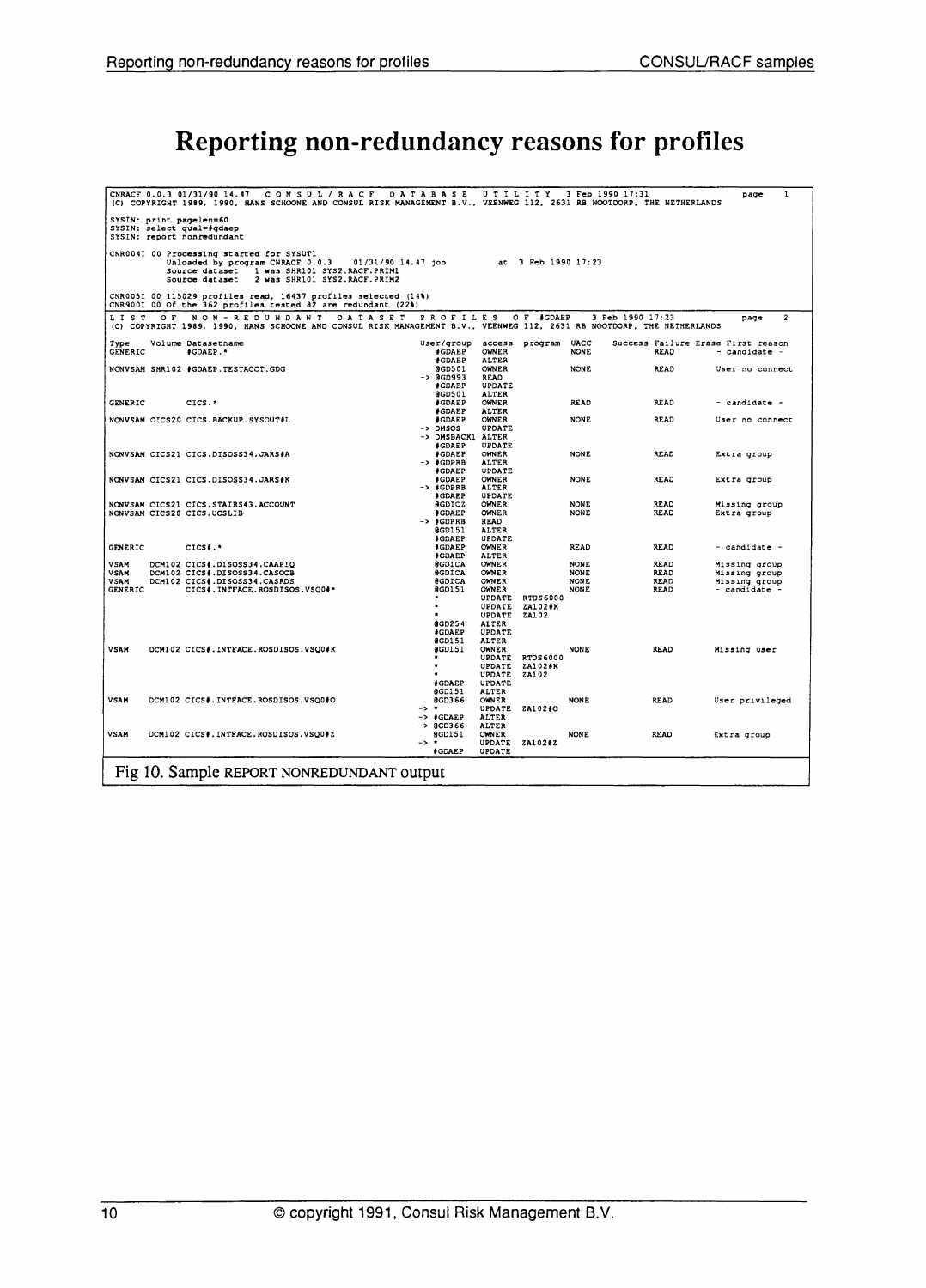#### **Reporting user or group scope**

|                                                                                           |                                                                                                                                  | CNRACF 1.1.b 02/03/91 15.51 CONSUL/RACF DATABASE UTILITY 12 Feb 1991 16:35<br>(C) COPYRIGHT 1989, 1991, HANS SCHOONE AND CONSUL RISK MANAGEMENT B.V., VEENWEG 112, 2631 RB NOOTDORP, |                                                  |                           |                     |                        |  |  |
|-------------------------------------------------------------------------------------------|----------------------------------------------------------------------------------------------------------------------------------|--------------------------------------------------------------------------------------------------------------------------------------------------------------------------------------|--------------------------------------------------|---------------------------|---------------------|------------------------|--|--|
|                                                                                           |                                                                                                                                  | SYSIN: report scope=ccis, datasets                                                                                                                                                   |                                                  |                           |                     |                        |  |  |
| $CNR132I$ 00 Configuration for system IPO1 running MVS/SP2.2.3 $(XA)$<br>with $DFP$ 3.1.1 |                                                                                                                                  |                                                                                                                                                                                      |                                                  |                           |                     |                        |  |  |
|                                                                                           | created by program CNFCOLL 2.0.0 01/19/91 18.09 job GRACTSOA 12 Feb 1991 15:54:48.22<br>CNR004I 00 Processing started for SYSUT1 |                                                                                                                                                                                      |                                                  |                           |                     |                        |  |  |
|                                                                                           |                                                                                                                                  | Unloaded by program CNRACF 1.1.a                                                                                                                                                     | 01/26/91 23.45 job GRACTSOA at 12 Feb 1991 15:54 |                           |                     |                        |  |  |
|                                                                                           |                                                                                                                                  | Source dataset 1 was SYSV19 SYS1.M9002.ICH.PRIMARY<br>Non-restructured database format                                                                                               |                                                  |                           |                     |                        |  |  |
|                                                                                           |                                                                                                                                  | CNR005I 00 6026 profiles read, 6026 profiles selected (100%)                                                                                                                         |                                                  |                           |                     |                        |  |  |
|                                                                                           |                                                                                                                                  | CNR143I 00 Number of profiles in selected scope is 579                                                                                                                               |                                                  |                           |                     |                        |  |  |
| S C O P E                                                                                 |                                                                                                                                  | REPORT FOR<br>ID CCIS<br>(C) COPYRIGHT 1989, 1991, HANS SCHOONE AND CONSUL RISK MANAGEMENT B.V., VEENWEG 112, 2631 RB NOOTDORP,                                                      | 12 Feb 1991 15:54                                |                           |                     | $\overline{c}$<br>page |  |  |
| Class<br>FACILITY                                                                         | Type                                                                                                                             | Profile name<br>\$JOBCLASS."                                                                                                                                                         |                                                  | Volume Access Via<br>READ | $-$ UACC $-$        | When                   |  |  |
| FACILITY                                                                                  |                                                                                                                                  | \$JOBCLASS.P                                                                                                                                                                         |                                                  | ALTER                     | $-$ WARN $-$        |                        |  |  |
|                                                                                           | DATASET GENERIC CAT1. *                                                                                                          |                                                                                                                                                                                      |                                                  | READ                      | $-$ UACC $-$        |                        |  |  |
|                                                                                           |                                                                                                                                  | clustr CAT1.N9006.#00<br>index CAT1.N9006.#00.CATINDEX                                                                                                                               | <b>TS0005</b><br><b>TS0005</b>                   |                           |                     |                        |  |  |
|                                                                                           |                                                                                                                                  | data CAT1.N9006.#00                                                                                                                                                                  | <b>TS0005</b>                                    |                           |                     |                        |  |  |
|                                                                                           |                                                                                                                                  | clustr CAT1.SMS1                                                                                                                                                                     | SYSV22                                           |                           |                     |                        |  |  |
|                                                                                           |                                                                                                                                  | index CAT1.SMS1.CATINDEX<br>data CAT1.SMS1                                                                                                                                           | SYSV22<br>SYSV22                                 |                           |                     |                        |  |  |
| DATASET                                                                                   |                                                                                                                                  | GENERIC CAT1.#00                                                                                                                                                                     |                                                  | READ                      | $-$ UACC $-$        |                        |  |  |
| DATASET                                                                                   |                                                                                                                                  | GENERIC CATI.USER*<br>clustr CAT1.USER1                                                                                                                                              | <b>TS0006</b>                                    |                           | UPDATE $-$ UACC $-$ |                        |  |  |
|                                                                                           |                                                                                                                                  | index CATINDEX.T33B69F0.VID87085.T9C7A4FC                                                                                                                                            | <b>TS0006</b>                                    |                           |                     |                        |  |  |
|                                                                                           |                                                                                                                                  | data CAT1.USER1                                                                                                                                                                      | <b>TS0006</b>                                    |                           |                     |                        |  |  |
|                                                                                           |                                                                                                                                  | clustr CAT1.USER2<br>index CATINDEX.TCFOEB1E.VID89046.T9FDFC7F                                                                                                                       | <b>TS0006</b><br><b>TS0006</b>                   |                           |                     |                        |  |  |
|                                                                                           |                                                                                                                                  | data CAT1.USER2                                                                                                                                                                      | TSO006                                           |                           |                     |                        |  |  |
| PROGRAM<br>DATASET                                                                        | GENERIC IPO1.*                                                                                                                   | IOCNF156                                                                                                                                                                             |                                                  | READ<br>CONTROL CCIS      | $-$ UACC $-$        |                        |  |  |
| DATASET                                                                                   | GENERIC ISP.*                                                                                                                    |                                                                                                                                                                                      |                                                  | READ                      | $-$ UACC $-$        |                        |  |  |
|                                                                                           |                                                                                                                                  | nvsam ISP.V3R1MO.ISPLOAD                                                                                                                                                             | SYSV19                                           |                           |                     |                        |  |  |
|                                                                                           |                                                                                                                                  | nvsam ISP.V3R1M0.ISPMLIB<br>nvsam ISP.V3R1M0.ISPPLIB                                                                                                                                 | SYSV19<br>SYSV19                                 |                           |                     |                        |  |  |
|                                                                                           |                                                                                                                                  | nvsam ISP.V3R1M0.ISPSLIB                                                                                                                                                             | SYSV19                                           |                           |                     |                        |  |  |
| DATASET                                                                                   |                                                                                                                                  | nvsam ISP.V3R1MO.ISPTLIB<br>GENERIC SYSPMCS.*.*.*.LOAD                                                                                                                               | SYSV19                                           | READ                      | $-$ UACC $-$        |                        |  |  |
|                                                                                           |                                                                                                                                  | nvsam SYSPMCS.P.MICS.USER.LOAD                                                                                                                                                       | MICS00                                           |                           |                     |                        |  |  |
|                                                                                           |                                                                                                                                  | nvsam SYSPMCS.T.MICS.USER.LOAD                                                                                                                                                       | MICS00                                           |                           |                     |                        |  |  |
|                                                                                           |                                                                                                                                  | nvsam SYSPMCS.V.MICS.USER.LOAD<br>DATASET GENERIC SYSPMCS. *. *. LOAD                                                                                                                | MICS00                                           | READ                      | $-$ UACC $-$        |                        |  |  |
|                                                                                           |                                                                                                                                  | nvsam SYSPMCS.MICS.PSP.LOAD                                                                                                                                                          | MICS00                                           |                           |                     |                        |  |  |
|                                                                                           |                                                                                                                                  | nvsam SYSPMCS.MICS.TEST.LOAD<br>nvsam SYSPMCS.MICS.USER.LOAD                                                                                                                         | MICS00<br>MICS00                                 |                           |                     |                        |  |  |
| DATASET                                                                                   |                                                                                                                                  | GENERIC SYSPMCS. *. LOAD                                                                                                                                                             |                                                  | READ                      | $-$ UACC $-$        |                        |  |  |
|                                                                                           |                                                                                                                                  | nvsam SYSPMCS.MICS.LOAD                                                                                                                                                              | MICS00                                           |                           |                     |                        |  |  |
| DATASET                                                                                   | GENERIC SYS1.*                                                                                                                   | nvsam SYSPMCS, UGA.LOAD                                                                                                                                                              | MICS00                                           | READ                      | $-$ UACC $-$        |                        |  |  |
|                                                                                           |                                                                                                                                  | clustr SYS1.PAGE.OVFL00                                                                                                                                                              | SYSV22                                           |                           |                     |                        |  |  |
|                                                                                           |                                                                                                                                  | data SYS1.PAGE.OVFL00.DATA<br>clustr SYS1.PAGE.VSYSV22.COMMON                                                                                                                        | OVFL00<br>SYSV22                                 |                           |                     |                        |  |  |
|                                                                                           |                                                                                                                                  | data SYS1.T995545C.VDD90164.TA23F2FD                                                                                                                                                 | SYSV22                                           |                           |                     |                        |  |  |
|                                                                                           |                                                                                                                                  | clustr SYS1.PAGE.VSYSV22.LOCAL1                                                                                                                                                      | SYSV22                                           |                           |                     |                        |  |  |
|                                                                                           |                                                                                                                                  | data SYS1, TB5441AA.VDD90164.TA23F2FE<br>clustr SYS1. PAGE.VSYSV22. PLPA                                                                                                             | SYSV <sub>22</sub><br>SYSV22                     |                           |                     |                        |  |  |
|                                                                                           |                                                                                                                                  | data SYS1.T25DBB72.VDD90170.TA24683F                                                                                                                                                 | SYSV22                                           |                           |                     |                        |  |  |
|                                                                                           |                                                                                                                                  | clustr SYS1.STGINDEX<br>index SYS1.T7EBBE9A.VID90164.TA23F2FD                                                                                                                        | SYSV22<br>SYSV22                                 |                           |                     |                        |  |  |
|                                                                                           |                                                                                                                                  | data SYS1.T7EBBA70.VDD90164.TA23F2FD                                                                                                                                                 | SYSV22                                           |                           |                     |                        |  |  |
| <b>TSOPROC</b>                                                                            |                                                                                                                                  | TSOPROC1                                                                                                                                                                             |                                                  | READ                      | $-$ UACC $-$        |                        |  |  |
| TSOPROC                                                                                   |                                                                                                                                  | TSOSM1                                                                                                                                                                               |                                                  | READ                      | $-$ UACC $-$        |                        |  |  |
|                                                                                           |                                                                                                                                  | Fig 11. Sample REPORT DATASETS output                                                                                                                                                |                                                  |                           |                     |                        |  |  |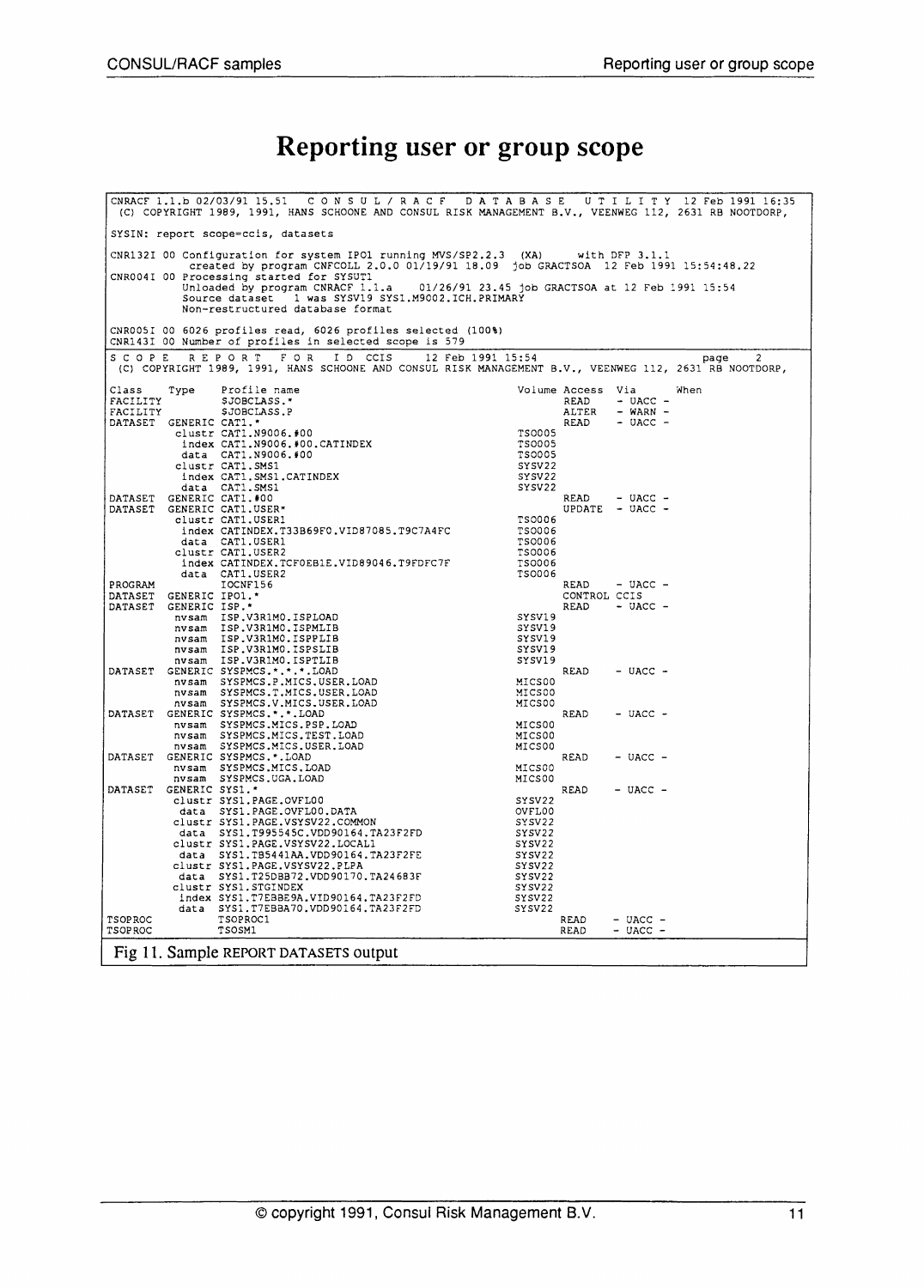### Verifying the protection of sensitive datasets

| CNRACF 0.0.6 04/22/90 19.14 CONSUL/RACF DATABASE<br>(C) COPYRIGHT 1989, 1990, HANS SCHOONE AND CONSUL RISK MANAGEMENT B.V., VEENWEG 112, 2631 RB NOOTDORP, THE NETHERLANDS                                |                                   |                               | U T I L I T Y 22 Apr 1990 22:32 |                                    | 1<br>page       |
|-----------------------------------------------------------------------------------------------------------------------------------------------------------------------------------------------------------|-----------------------------------|-------------------------------|---------------------------------|------------------------------------|-----------------|
| SYSIN: REPORT SENSITIVE                                                                                                                                                                                   |                                   |                               |                                 |                                    |                 |
| CNR132I 00 Configuration for system ASX1 running MVS/SP2.2.0 (XA)                                                                                                                                         |                                   | with $DFP$ 2.3.0              |                                 |                                    |                 |
| created by program IOCNF155 1.5.5 03/26/90 21.17 job SYSPROBZ 26 Mar 1990 21:30:44.69<br>CNR017I 00 Processing started for SYSRAC01 SPRG15 HRF1802.Y00.PRIMARY<br>at 22 Apr 1990 22:32 running RACF 1.8.1 |                                   |                               |                                 |                                    |                 |
| CNR033I 00 HRF1802.Y00.PRIMARY has 6462 segments in use, 123742 segments free (4% used)<br>Index uses 0%. Space beyond 5% never used.                                                                     |                                   |                               |                                 |                                    |                 |
| CNR005I 00 5461 profiles read, 5461 profiles selected (100%)<br>CNR087I 00 Number of detail error messages is 29                                                                                          |                                   |                               |                                 |                                    |                 |
| <b>PROTECTION</b><br><b>SENSITIVE</b><br><b>DATASET</b><br>(C) COPYRIGHT 1989, 1990, HANS SCHOONE AND CONSUL RISK MANAGEMENT B.V., VEENWEG 112, 2631 RB NOOTDORP, THE NETHERLANDS                         | O V E R V I E W 22 Apr 1990 22:32 |                               |                                 |                                    | 2<br>page       |
| Volume Datasetname<br>Type                                                                                                                                                                                |                                   |                               | User/group access program UACC  | Success Failure Erase Shortcomings |                 |
| GENERIC<br>EUSRHOU, APF. LOAD<br>nvsam DASD05 EUSRHOU.APF.LOAD                                                                                                                                            | SYSMJLN<br><b>SYSMSYS</b>         | OWNER<br>ALTER                | <b>NONE</b>                     | READ                               | No update audit |
|                                                                                                                                                                                                           | SYSM                              | UPDATE                        |                                 |                                    |                 |
|                                                                                                                                                                                                           | SYSP                              | UPDATE                        |                                 |                                    |                 |
| GENERIC<br>HRF1802.*                                                                                                                                                                                      | <b>EUSR</b><br><b>SYSMGT</b>      | UPDATE<br>OWNER               | <b>NONE</b>                     | READ                               | No read audit   |
| nvsam SPRG15 HRF1802.YOO.PRIMARY                                                                                                                                                                          | <b>SYSPSEC</b>                    | READ                          |                                 |                                    | No update audit |
|                                                                                                                                                                                                           | <b>SYSPAUD</b>                    | <b>READ</b>                   |                                 |                                    | No erase        |
|                                                                                                                                                                                                           | <b>SYSPBRP</b><br><b>SYSMSYS</b>  | READ<br><b>ALTER</b>          |                                 |                                    |                 |
|                                                                                                                                                                                                           | SYSMJLN                           | ALTER                         |                                 |                                    |                 |
| <b>GENERIC</b><br>M8904T.*                                                                                                                                                                                | <b>SYSMGT</b>                     | OWNER                         | <b>NONE</b>                     | READ                               | No update audit |
| nvsam SPRG14 M8904I.LINKLIB                                                                                                                                                                               | <b>SYSMSYS</b>                    | <b>ALTER</b>                  |                                 |                                    |                 |
|                                                                                                                                                                                                           | RCIV<br>SYSM                      | <b>READ</b><br>READ           |                                 |                                    |                 |
|                                                                                                                                                                                                           | <b>SYAC</b>                       | READ                          |                                 |                                    |                 |
|                                                                                                                                                                                                           | <b>SYSBASE</b>                    | UPDATE                        |                                 |                                    |                 |
| GENERIC<br>nvsam SPRG13 SYS1.SVCLIB                                                                                                                                                                       | SYSL<br><b>SYSPCJK</b>            | OWNER<br>ALTER                | <b>READ</b>                     | <b>READ</b>                        | No update audit |
| SPRG13 SYS1.LINKLIB<br>nvsam                                                                                                                                                                              | <b>SYSMSYS</b>                    | ALTER                         |                                 |                                    |                 |
| SPRG15 SYS1. TEST. LINKLIB<br>nvsam                                                                                                                                                                       | SYS1                              | <b>ALTER</b>                  |                                 |                                    |                 |
| DASD06 SYS1.ASM2.V310.LOAD<br>nvsam                                                                                                                                                                       | <b>SYSMCAH</b>                    | <b>UPDATE</b>                 |                                 |                                    |                 |
| nvsam DASD06 SYS1. TALEN.LINKLIB<br>nvsam SPRG16 SYS1.ISPF.M8904.ISPLLIB.RC                                                                                                                               | SYSMJLN<br>SYSMFDH                | ALTER<br><b>ALTER</b>         |                                 |                                    |                 |
| nvsam – SPRG16 SYS1.ISPF.M8904.ISPLLIB                                                                                                                                                                    | <b>SYACDAG</b>                    | ALTER                         |                                 |                                    |                 |
| SPRG14 SYS1.VSF2LOAD<br>nvsam                                                                                                                                                                             | <b>SYSBASE</b>                    | UPDATE                        |                                 |                                    |                 |
| nvsam SPRG14 SYS1.VSF2COMP<br>nvsam SPRG14 SYS1.GDDMLOAD                                                                                                                                                  | <b>IBMUSER</b>                    | ALTER                         |                                 |                                    |                 |
| GENERIC<br>SYS1.CNM*                                                                                                                                                                                      | SYSMJLN                           | OWNER                         | READ                            | <b>READ</b>                        | No update audit |
| nvsam SPRG14 SYS1.CNMLINK                                                                                                                                                                                 | <b>SYSMSYS</b>                    | <b>ALTER</b>                  |                                 |                                    |                 |
|                                                                                                                                                                                                           | SYSNET<br><b>SYSBASE</b>          | UPDATE<br>UPDATE              |                                 |                                    |                 |
|                                                                                                                                                                                                           | SYSMJLN                           | <b>ALTER</b>                  |                                 |                                    |                 |
| GENERIC<br>SYS1.NCPLIB                                                                                                                                                                                    | <b>IBMUSER</b>                    | <b>OWNER</b>                  | <b>READ</b>                     | <b><i>SPDATE</i></b>               | No update audit |
| nvsam SPRG16 SYS1.NCPLIB                                                                                                                                                                                  | <b>SYSMSYS</b><br><b>SYSBASE</b>  | <b>ALTER</b><br>UPDATE        |                                 |                                    |                 |
|                                                                                                                                                                                                           | <b>SYSNET</b>                     | <b>UPDATE</b>                 |                                 |                                    |                 |
|                                                                                                                                                                                                           | <b>SYSMJLN</b>                    | <b>ALTER</b>                  |                                 |                                    |                 |
| <b>GENERIC</b><br>SYS1.NLDMLIB                                                                                                                                                                            | IBMUSER                           | OWNER                         | <b>READ</b>                     | UPDATE                             | No update audit |
| nvsam SPRG14 SYS1.NLDMLIB                                                                                                                                                                                 | SYSMSYS<br>SYSBASE                | <b>ALTER</b><br><b>UPDATE</b> |                                 |                                    |                 |
|                                                                                                                                                                                                           | SYSNET                            | UPDATE                        |                                 |                                    |                 |
|                                                                                                                                                                                                           | SYSMJLN                           | <b>ALTER</b>                  |                                 |                                    |                 |
| <b>GENERIC</b><br>SYS1.NPDALIB<br>nysam SPRG14 SYS1.NPDALIB                                                                                                                                               | IBMUSER<br><b>SYSMSYS</b>         | <b>OWNER</b><br><b>ALTER</b>  | <b>READ</b>                     | <b><i>CPDATE</i></b>               | No update audit |
|                                                                                                                                                                                                           | <b>SYSBASE</b>                    | UPDATE                        |                                 |                                    |                 |
|                                                                                                                                                                                                           | SYSNET                            | <b>UPDATE</b>                 |                                 |                                    |                 |
|                                                                                                                                                                                                           | SYSMJLN                           | ALTER                         |                                 |                                    |                 |
| <b>GENERIC</b><br>SYS1. TEST. NCPLIB<br>nvsam SPRG16 SYS1.TEST.NCPLIB                                                                                                                                     | <b>IBMUSER</b><br><b>SYSMSYS</b>  | <b>OWNER</b><br>ALTER         | <b>READ</b>                     | UPDATE                             | No update audit |
|                                                                                                                                                                                                           | <b>SYSBASE</b>                    | UPDATE                        |                                 |                                    |                 |
|                                                                                                                                                                                                           | SYSNET                            | UPDATE                        |                                 |                                    |                 |
| Fig 12. Sample REPORT SENSITIVE output                                                                                                                                                                    |                                   |                               |                                 |                                    |                 |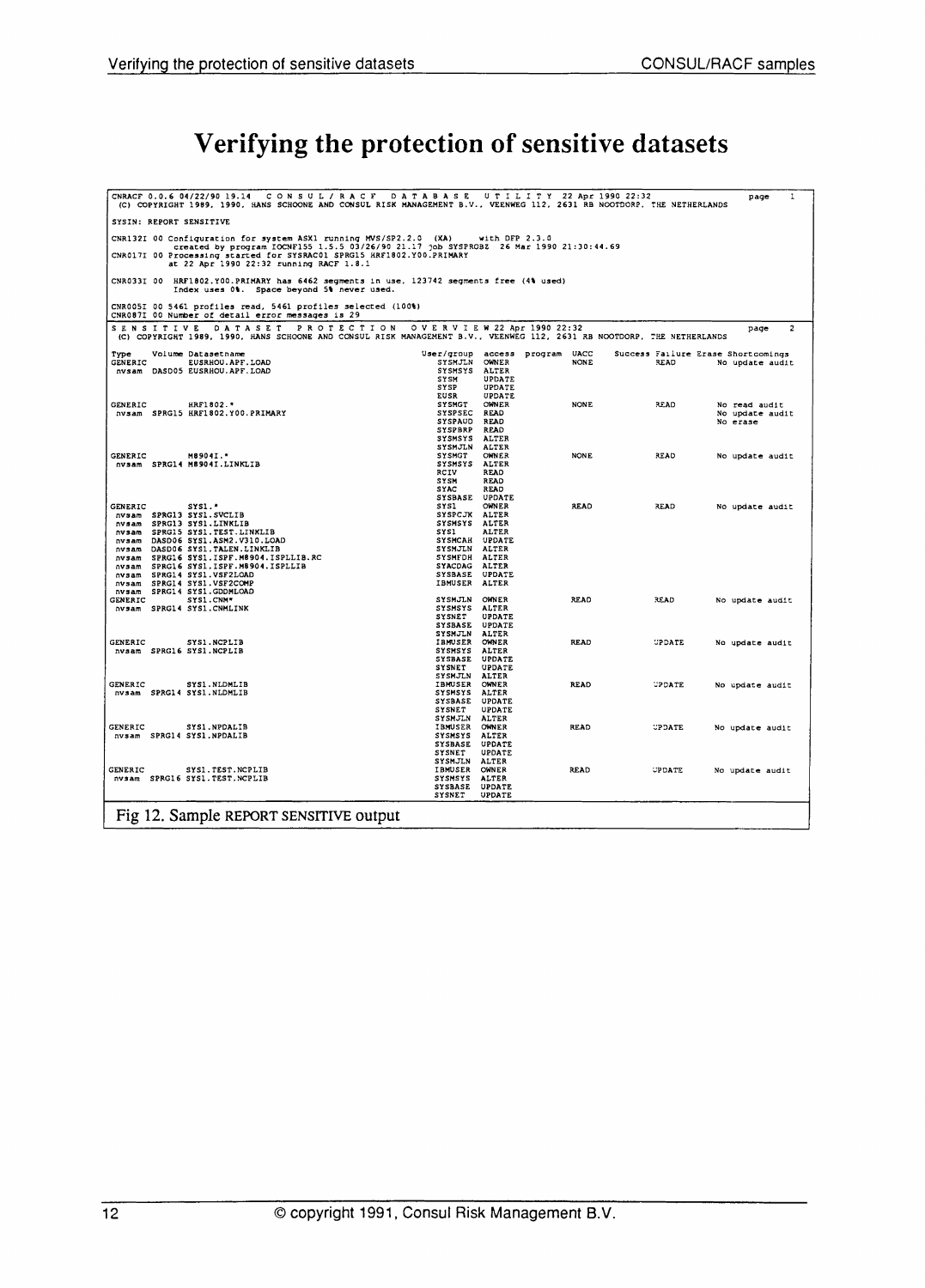### Verifying the protection of AC=l APF modules

|                   |                                  |                                  |                                                                          | CNRACF 1.1.b 02/03/91 15.51 CONSUL/RACF DATABASE UTILITY 13 Feb 1991 16:58<br>(C) COPYRIGHT 1989, 1991, HANS SCHOONE AND CONSUL RISK MANAGEMENT B.V., VEENWEG 112, 2631 RB NOOTDORP, THE NETHERLANDS |              |                   | -1<br>page                              |
|-------------------|----------------------------------|----------------------------------|--------------------------------------------------------------------------|------------------------------------------------------------------------------------------------------------------------------------------------------------------------------------------------------|--------------|-------------------|-----------------------------------------|
| SYSIN: report AC1 |                                  |                                  |                                                                          |                                                                                                                                                                                                      |              |                   |                                         |
|                   |                                  |                                  | CNR132I 00 Configuration for system ASX1 running MVS/SP2.2.3 (XA)        | with DFP $3.1.1$                                                                                                                                                                                     |              |                   |                                         |
|                   |                                  |                                  | CNR017I 00 Processing started for SYSRAC01 SPRG19 SYS1.M9002.ICH.PRIMARY | created by program CNFCOLL 2.0.0 01/19/91 18.09 job CFOASCHZ 3 Feb 1991 12:06:38.32                                                                                                                  |              |                   |                                         |
|                   |                                  |                                  | at 13 Feb 1991 16:58 running RACF 1.8.1                                  |                                                                                                                                                                                                      |              |                   |                                         |
|                   |                                  | Non-restructured database format |                                                                          |                                                                                                                                                                                                      |              |                   |                                         |
|                   |                                  |                                  |                                                                          |                                                                                                                                                                                                      |              |                   |                                         |
|                   |                                  |                                  | Index uses 0%. Space beyond 7% never used.                               | CNR033I 00 SYS1.M9002.ICH.PRIMARY has 10011 segments in use, 120189 segments free (7% used)                                                                                                          |              |                   |                                         |
|                   |                                  |                                  | CNR168I 00 Maximum profile length is 33102 bytes for GROUP SYS1          |                                                                                                                                                                                                      |              |                   |                                         |
|                   |                                  |                                  |                                                                          |                                                                                                                                                                                                      |              |                   |                                         |
|                   |                                  |                                  | CNR005I 00 7611 profiles read, 7611 profiles selected (100%)             |                                                                                                                                                                                                      |              |                   |                                         |
| APF               | MODULE                           |                                  | PROTECTION OVERVIEW                                                      | 13 Feb 1991 16:58                                                                                                                                                                                    |              |                   | 3<br>page                               |
|                   |                                  |                                  |                                                                          | (C) COPYRIGHT 1989, 1991, HANS SCHOONE AND CONSUL RISK MANAGEMENT B.V., VEENWEG 112, 2631 RB NOOTDORP, THE NETHERLANDS                                                                               |              |                   |                                         |
| Module            | <b>UACC</b>                      |                                  |                                                                          |                                                                                                                                                                                                      |              |                   | Volser xLPA Lnk PRCGRAM DATASET profile |
| AD                | READ<br>$AC=1$                   | AuthAttr Member                  | Datasetname<br>ICHCAD00 SYS1.LINKLIB                                     | SPRG18                                                                                                                                                                                               |              | 1                 | $SYS1.$ *                               |
| ADDGROUP NONE     | $AC=1$                           |                                  | ICHCAGOO SYS1.LINKLIB                                                    | SPRG18                                                                                                                                                                                               |              | 1 ADDGROUP SYS1.* |                                         |
| <b>ADDSD</b>      | READ<br>$AC-1$                   |                                  | ICHCADOO SYS1.LINKLIB                                                    | SPRG18                                                                                                                                                                                               |              |                   | SYS1.                                   |
| <b>ADDUSER</b>    | READ<br>$AC-1$                   |                                  | ICHCAU00 SYS1.LINKLIB                                                    | SPRG18                                                                                                                                                                                               |              | 1                 | $SYS1.$ *                               |
| ADFMDF03 READ     | $AC-1$                           |                                  | ADFMDF03 SYS1.LINKLIB                                                    | SPRG18                                                                                                                                                                                               |              | $\mathbf{1}$      | SYS1.                                   |
| ADRDSSU           | READ<br>$AC-1$                   |                                  | ADRDSSU SYS1.LINKLIB                                                     | SPRG18                                                                                                                                                                                               |              | 1                 | $SYS1.$ *                               |
| ADRRELVL READ     | $AC-1$                           |                                  | ADRRELVL SYS1.LINKLIB                                                    | SPRG18                                                                                                                                                                                               |              | -1                | $SYS1.*$                                |
| AG.               | <b>NONE</b><br>$AC-1$            |                                  | ICHCAGOO SYS1.LINKLIB                                                    | SPRG18                                                                                                                                                                                               |              | 1 AG              | $SYS1.*$                                |
| <b>AHLGTF</b>     | READ<br>$AC-1$                   | <b>AHLGTF</b>                    | SYS1.LINKLIB                                                             | SPRG18                                                                                                                                                                                               |              | $\mathbf{1}$      | $SYS1.$ *                               |
|                   | Key 0                            |                                  |                                                                          |                                                                                                                                                                                                      |              |                   |                                         |
| <b>AHLVCOFF</b>   | READ<br>$AC-1$                   |                                  | AHLVCOFF SYS1. LPALIB                                                    | SPRG18 P                                                                                                                                                                                             | $\mathbf{1}$ |                   | SYS1.                                   |
| <b>AHLVCON</b>    | $AC-1$<br>READ                   |                                  | AHLVCON SYS1. LPALIB                                                     | SPRG18 P 1                                                                                                                                                                                           |              |                   | $SYS1.$ *                               |
| ALD.              | READ<br>$AC-1$                   |                                  | ICHCCD00 SYS1.LINKLIB                                                    | SPRG18                                                                                                                                                                                               |              |                   | $SYS1.$ *                               |
| <b>ALG</b>        | <b>READ</b><br>$AC-1$            |                                  | ICHCCG00 SYS1.LINKLIB                                                    | SPRG18                                                                                                                                                                                               |              | 1                 | SYS1."                                  |
| ALTDSD            | <b>READ</b><br>$AC-1$            |                                  | ICHCCD00 SYS1.LINKLIB                                                    | SPRG18                                                                                                                                                                                               |              | $\mathbf{1}$      | SYS1.                                   |
| <b>ALTER</b>      | <b>READ</b><br>$AC-1$            |                                  | IDCAM01 SYS1.CMDLIB                                                      | SPRG18                                                                                                                                                                                               |              | 5                 |                                         |
| ALTGROUP          | $AC-1$                           |                                  |                                                                          | SPRG18                                                                                                                                                                                               |              | 1                 | SYS1.CMDLIB                             |
|                   | READ                             |                                  | ICHCCG00 SYS1.LINKLIB                                                    |                                                                                                                                                                                                      |              | $\bullet$         | sys1.                                   |
| <b>ALTUSER</b>    | $AC-1$<br><b>NONE</b>            |                                  | ALTUSER CFOASYS.APF.LOAD                                                 | DASD05                                                                                                                                                                                               |              |                   | CFOASYS.APF.LOAD                        |
| <b>ALTUSER</b>    | <b>READ</b><br>$AC-1$            |                                  | ICHCCU00 SYS1.LINKLIB                                                    | SPRG18                                                                                                                                                                                               | -1           |                   | $SYS1.$ *                               |
| ALU               | READ<br>$AC-1$                   |                                  | ICHCCU00 SYS1.LINKLIB                                                    | SPRG18                                                                                                                                                                                               |              |                   | SYS1.                                   |
| AMASPZAP NONE     | $AC-1$                           |                                  | AMASPZAP SYS1.LINKLIB                                                    | SPRG18                                                                                                                                                                                               |              | 1 AMASPZAP SYS1.  |                                         |
|                   | Fig 13. Sample REPORT AC1 output |                                  |                                                                          |                                                                                                                                                                                                      |              |                   |                                         |
|                   |                                  |                                  |                                                                          |                                                                                                                                                                                                      |              |                   |                                         |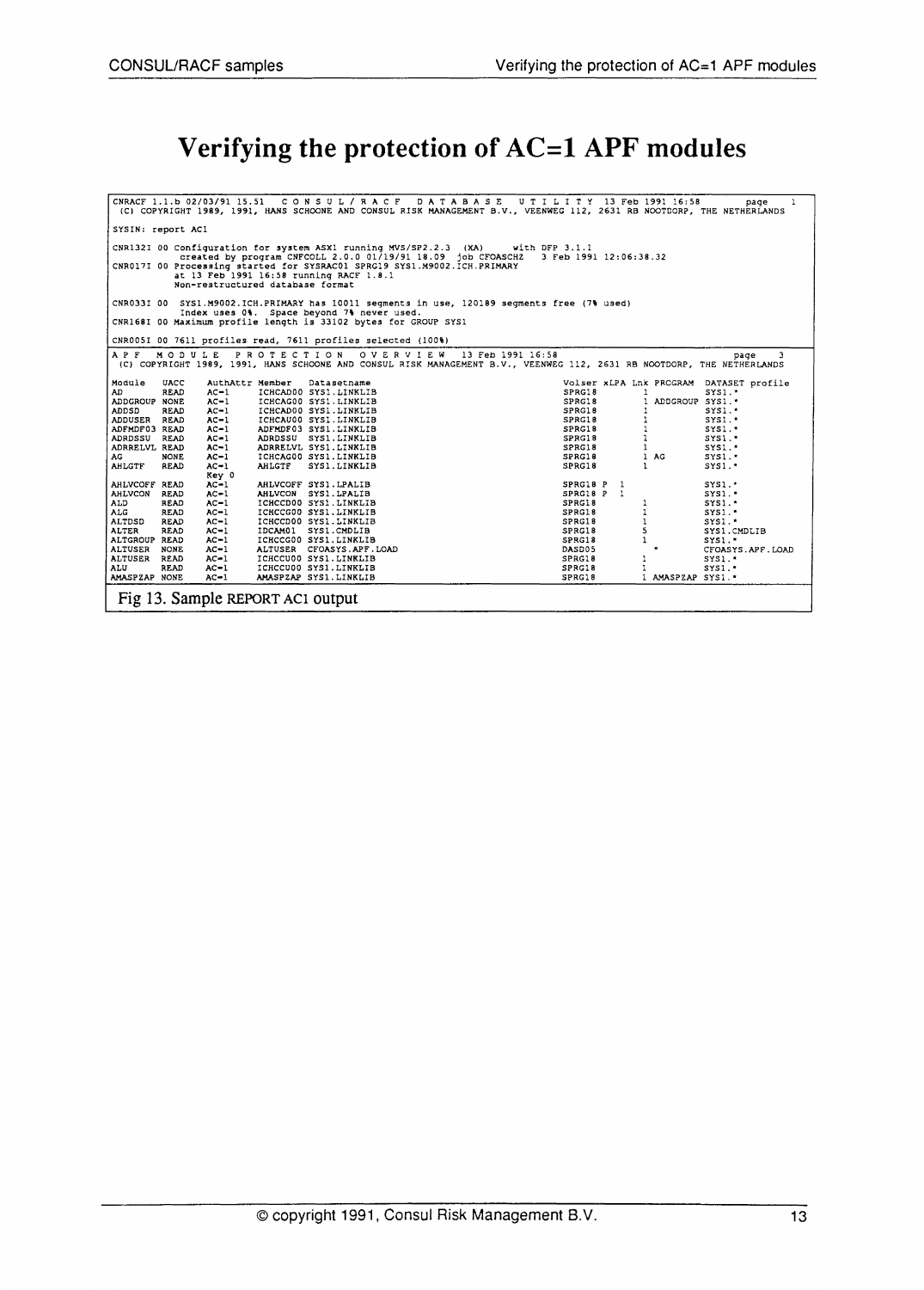# Profiles used by SMS

| CNRACF 1.1.2 05/20/91 00.26 CONSUL/RACF DATABASE UTILITY 15 Sep 1991 20:48<br>1<br>page<br>(C) COPYRIGHT 1989, 1991, HANS SCHOONE AND CONSUL RISK MANAGEMENT B.V., VEENWEG 112, 2631 RB NOOTDORP, THE NETHERLANDS                                                                                                                                                                                                                 |
|-----------------------------------------------------------------------------------------------------------------------------------------------------------------------------------------------------------------------------------------------------------------------------------------------------------------------------------------------------------------------------------------------------------------------------------|
| Input: SYSIN<br>JES2.JOB06518.SI000101<br>1   print title='DFP segment report'<br>2 Inewlist<br>3   print subtitle='resource owners with their default management class and storage class'<br>4   select class-user, mqmtclas<>' '<br>5   select class=qroup, mqmtclas<>' '<br>6   sortlist class, key(8), mgmtclas, storclas, dataclas<br>7 Inewlist<br>8   print subtitle-'datasets with a resource owner and their RACF owner' |
| 9   select class=dataset, resowner<>/ '<br>10   sortlist class, key, resowner, owner, uacc, userid, useracs                                                                                                                                                                                                                                                                                                                       |
| CNR004I 00 Processing started for SYSUT1 SMS001 EUSRROB.CNRDEMO.CNRACF.UNLOAD<br>Unloaded by program CNRACF 1.1.2 05/20/91 00.26 job SYSPROBR at 27 Jul 1991 22:04<br>Source dataset 1 was SPRG19 SYS1.M9002.ICH.PRIMARY<br>Non-restructured database format<br>CNR005I 00 7950 profiles read. 7950 profiles selected (100%)                                                                                                      |
| CNROUPUT CNRACF 1.1.0 03/22/91 14.53 C O N S U L / R A C F P R O F I L E L I S T I N G 27 Jul 1991 22:04<br>$\overline{2}$<br>page<br>DFP segment report<br>resource owners with their default management class and storage class                                                                                                                                                                                                 |
| <b>GROUP</b><br>SBCD<br>NONMIG<br>USER<br>SYSCTAP FASTMIG<br><b>USER</b><br>SYSPACC FASTMIG BASE<br><b>USER</b><br>SYSPMCT WRITMOST BASE<br>USER<br>SYSPROX FASTMIG BASE<br>USER<br>SYSVTAP FASTMIG                                                                                                                                                                                                                               |
| CNROUPUT CNRACF 1.1.0 03/22/91 14.53 CONSUL/RACF PROFILE LISTING 27 Jul 1991 22:04<br>3<br>page<br>DFP seqment report<br>datasets with a resource owner and their RACF owner                                                                                                                                                                                                                                                      |
| DATASET SYSTCP.SMTP. *<br>SYSSMTP ALTER<br>SYSSMTP SYSTCPIP NONE<br>SYSTCPIP READ<br><b>SYSNFS</b><br><b>UPDATE</b><br>CNR039I 00 CNRACF used 1.3 CPU seconds and took 2 wall clock seconds                                                                                                                                                                                                                                       |
| Fig 14. SMS default classes on GROUP and USER profiles                                                                                                                                                                                                                                                                                                                                                                            |
|                                                                                                                                                                                                                                                                                                                                                                                                                                   |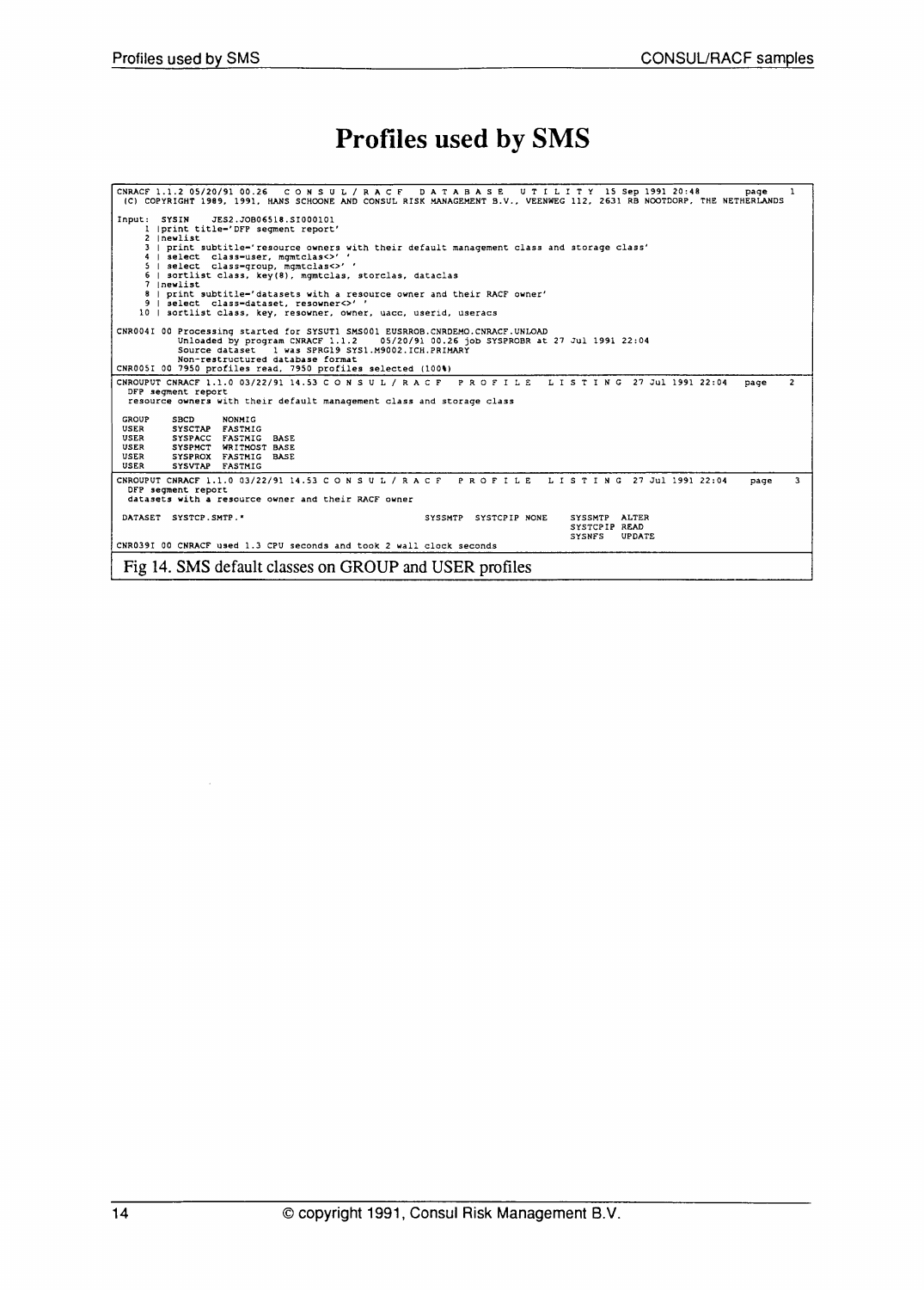#### Profiles used by Applications

.<br>CNRACF 1.1.2 05/20/91 00.26 CONSUL/RACF DATABASE UTILITY 20 Sep 1991 16:36 Page 1<br>(C) COPYRIGHT 1989, 1991, HANS SCHOONE AND CONSUL RISK MANAGEMENT B.V., VEENWEG 112, 2631 RB NOOTDORP, THE NETHERLANDS Input: SYSIN JES2.JOB01278.SIOOOIOl  $\begin{array}{c} 1 \\ 2 \\ 3 \\ 4 \end{array}$ 4 I CNR1321 00 eNR017I 00 CNR0331 00 CNR168I 00 CNR0051 00 CNR1421 00 CNR0871 00 /\* show all profiles and datasets beginning with sysl.jsxlog \*1 select class-dataset, mask-sys1.jsxlog.\*\* select class-user; select class-group; select class-connect report nonredundant, dataset Configuration for system THD1 running MVS/SP2.2.3 (XA)<br>created by program CNFCOLL 2.0.3 06/22/91 22.19 job SYSPSECR 20 Sep 1991 16:35:45.49<br>Processing started for SYSRAC01 SPRG19 SYS1.M9002.ICH.PRIMARY<br>at 20 Sep 1991 16:36 LIST OF NON-RED UNDANT DATASET PROFILES 20 Sep 1991 16:36 page 2<br>(C) COPYRIGHT 1989, 1991, HANS SCHOONE AND CONSUL RISK MANAGEMENT B.V., VEENWEG 112, 2631 RB NOOTDORP, THE NETHERLANDS SYSP OWNER NONE READ universal acces JES328X UPDATE SYSPTST UPDATE SYSl OWNER READ READ Extra group -> EUSR UPDATE SYSNET ALTER SYSBASE ALTER JES328X UPDATE STOR OPDATE<br>SYSNET ALTER<br>SYSBASE ALTER<br>SYSBASE ALTER<br>SYSI OWNER<br>SYSNET ALTER<br>SYSNET ALTER SYS1 OWNER<br>SYSNET ALTER<br>SYSBASE ALTER ALTER<br>SALTER<br>UPDATE<br>UPDATE JES328X UPDATE WWBOTJS UPDATE SYSCHSM UPDATE Type Volume Datasetname GENERIC SYS1.JSXLOG.\*.\*\* nvsam DASD05 SYS1.JSXLOG.JES328X nvsam DASDOS SYS1.JSXLOG.RMT133 nvsam DASD05 SYS1.JSXLOG.RMT134 nvsam DASD05 SYS1.JSXLOG.RMT135 nvsam DASDOS SYS1.JSXLOG.RMT136 nvsam DASD05 SYS1.JSXLOG.RMT137 nvsam DASD05 SYS1.JSXLOG.RMT138 nvsam DASD05 SYS1.JSXLOG.RMT139 nvsam DASDOS SYS1.JSXLOG.RMT140 nvsam DASD05 SYS1.JSXLOG.RHT141 nvsam DASD05 SYSl.JSXLOG.RMT142 nvsam OASD05 SYSl.JSXLOG.RMT143 nvsam DASDOS SYSl.JSXLOG.RMT144 nvsam DASD05 SYS1.JSXLOG.RMT145 nvsam DASD05 SYSl.JSXLOG.RMT146 nvsam DASDOS SYS1.JSXLOG.RMT149 nvsam DASD05 SYS1.JSXLOG.RMT150 nvsam DASDOS SYS1.JSXLOG.RM.T2 nvsam DASD05 SYS1.JSXLOG.RHT89 GENERIC SYSl.JSXLOG.RHT1 nvsam DASDOS SYS1.JSXLOG.RHT1 GENERIC SYSl.JSXLOG.RMT147 nvsam DASDOS SYS1.JSXLOG.RMT147 GENERIC SYS1.JSXLOG.RMT148 nvsarn DASD05 SYSl.JSXLOG.RMT148 User/group SYS1 SYSNET SYSBASE JES328X access OWNER ALTER ALTER UPDATE program UACC READ Success Failure Erase First reason READ No generic CNR0391 00 CNRACF used 4.3 CPU seconds and took 14 wall clock seconds Fig 15. Dataset profiles used by JES328X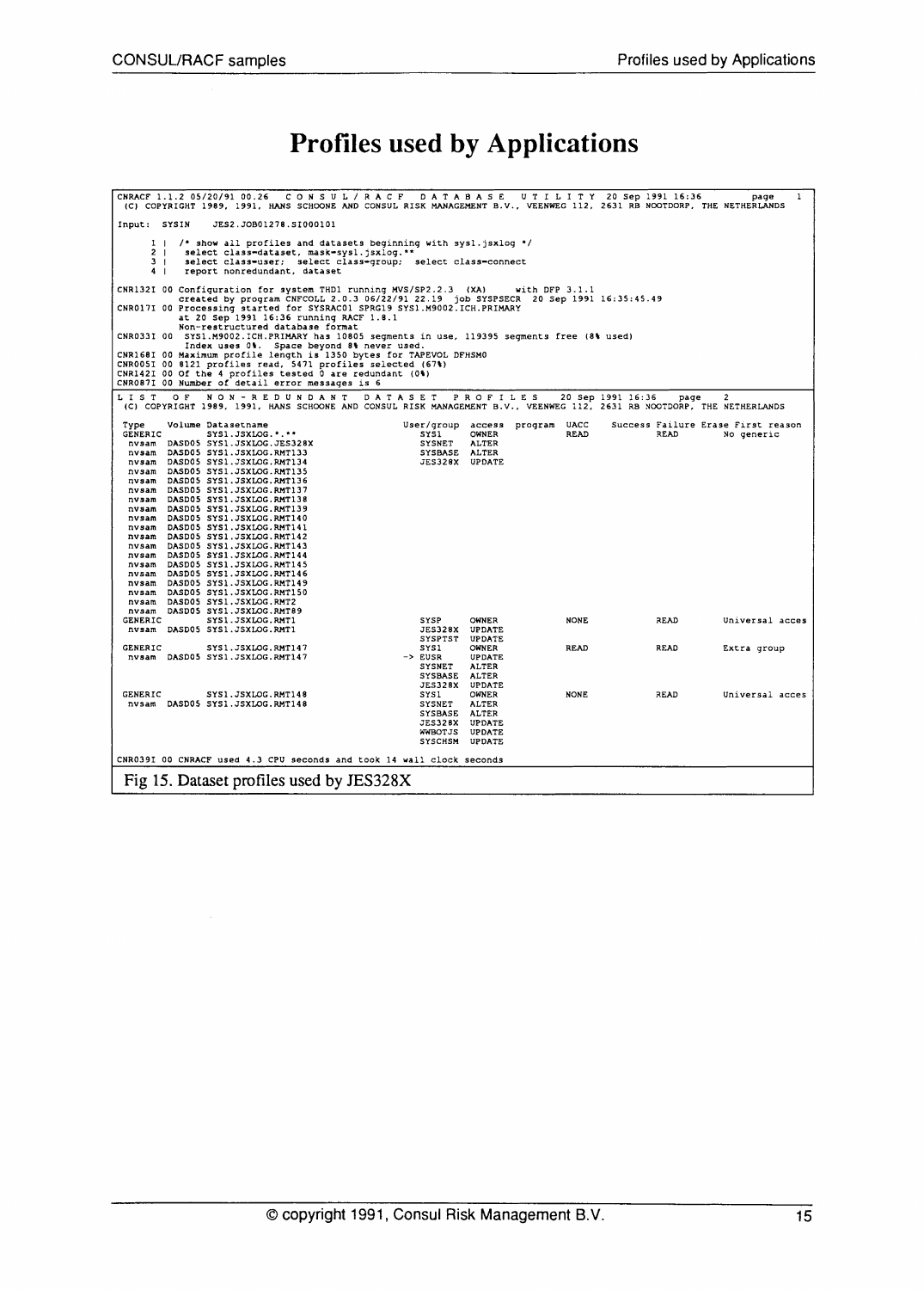# Profiles used by Applications

|                                                                                                                                 | CNRACF 1.1.2 05/20/91 00.26 |                     | CONSUL/RACF DATABASE UTILITY 20 Sep 1991 16:41<br>page<br>(C) COPYRIGHT 1989, 1991, HANS SCHOONE AND CONSUL RISK MANAGEMENT B.V., VEENWEG 112, 2631 RB NOOTDORP, THE NETHERLANDS | 1            |  |  |  |  |  |  |  |  |  |
|---------------------------------------------------------------------------------------------------------------------------------|-----------------------------|---------------------|----------------------------------------------------------------------------------------------------------------------------------------------------------------------------------|--------------|--|--|--|--|--|--|--|--|--|
| JES2.JOB01279.SI000101<br>Input: SYSIN                                                                                          |                             |                     |                                                                                                                                                                                  |              |  |  |  |  |  |  |  |  |  |
|                                                                                                                                 |                             |                     |                                                                                                                                                                                  |              |  |  |  |  |  |  |  |  |  |
| /* show user profiles for CMA-SPOOL */<br>1 <sub>1</sub>                                                                        |                             |                     |                                                                                                                                                                                  |              |  |  |  |  |  |  |  |  |  |
| 2 <sub>1</sub><br>select class-user, usrcnt>0                                                                                   |                             |                     |                                                                                                                                                                                  |              |  |  |  |  |  |  |  |  |  |
| 3 <sub>1</sub><br>sortlist class, key (8), usrcnt, usrnm, usrflq, usrdata                                                       |                             |                     |                                                                                                                                                                                  |              |  |  |  |  |  |  |  |  |  |
|                                                                                                                                 |                             |                     |                                                                                                                                                                                  |              |  |  |  |  |  |  |  |  |  |
| CNR017I 00 Processing started for SYSRAC01 SPRG19 SYS1.M9002.ICH.PRIMARY                                                        |                             |                     |                                                                                                                                                                                  |              |  |  |  |  |  |  |  |  |  |
| at 20 Sep 1991 16:41 running RACF 1.8.1                                                                                         |                             |                     |                                                                                                                                                                                  |              |  |  |  |  |  |  |  |  |  |
| Non-restructured database format<br>CNR033I 00 SYS1.M9002.ICH.PRIMARY has 10805 segments in use, 119395 segments free (8% used) |                             |                     |                                                                                                                                                                                  |              |  |  |  |  |  |  |  |  |  |
| Index uses 0%. Space beyond 8% never used.                                                                                      |                             |                     |                                                                                                                                                                                  |              |  |  |  |  |  |  |  |  |  |
|                                                                                                                                 |                             |                     | CNR168I 00 Maximum profile length is 1350 bytes for TAPEVOL DFHSM0                                                                                                               |              |  |  |  |  |  |  |  |  |  |
|                                                                                                                                 |                             |                     | CNR005I 00 8121 profiles read, 19 profiles selected (0%)                                                                                                                         |              |  |  |  |  |  |  |  |  |  |
|                                                                                                                                 |                             |                     |                                                                                                                                                                                  |              |  |  |  |  |  |  |  |  |  |
|                                                                                                                                 |                             |                     | CNROUPUT CNRACF 1.1.0 03/22/91 14.53 C O N S U L / R A C F<br>PROFILE<br>L I S T I N G 20 Sep 1991 16:41<br>page                                                                 | $\mathbf{2}$ |  |  |  |  |  |  |  |  |  |
| USER                                                                                                                            | CCRPD26                     | 1 PRNTINFO          | ESFDPRT (P656003)                                                                                                                                                                |              |  |  |  |  |  |  |  |  |  |
| USER                                                                                                                            | CCSPS07                     | 1 PRNTINFO          | ESFDPRT (PCH674)                                                                                                                                                                 |              |  |  |  |  |  |  |  |  |  |
| USER                                                                                                                            | CCSPS24                     | 1 PHONE             | 81266                                                                                                                                                                            |              |  |  |  |  |  |  |  |  |  |
| USER                                                                                                                            | CCSPS35                     | 1 PRNTINFO          | ESFDPRT (P053G904)                                                                                                                                                               |              |  |  |  |  |  |  |  |  |  |
| <b>USER</b>                                                                                                                     | CCSPS46                     | 1 PRNTINFO          | ESFDPRT (P053G904)                                                                                                                                                               |              |  |  |  |  |  |  |  |  |  |
| USER                                                                                                                            | CCSPS47                     | 1 PRNTINFO          | ESFDPRT (RMT28)                                                                                                                                                                  |              |  |  |  |  |  |  |  |  |  |
| USER                                                                                                                            | CCSPS48                     | $\mathbf{z}$        | ESFDPRT (P053GB04)                                                                                                                                                               |              |  |  |  |  |  |  |  |  |  |
|                                                                                                                                 |                             | PRNTINFO            | ESFDPRT(P053GB04)                                                                                                                                                                |              |  |  |  |  |  |  |  |  |  |
| USER                                                                                                                            | CCSPS52                     | 1 PRNTINFO          | ESFDPRT(P053GB04)                                                                                                                                                                |              |  |  |  |  |  |  |  |  |  |
| USER                                                                                                                            | CCSPS55                     | 1 PRNTINFO          | ESFDPRT (P053GB04)                                                                                                                                                               |              |  |  |  |  |  |  |  |  |  |
| USER                                                                                                                            | CCSPS64                     | 2 PHONE             | 81265                                                                                                                                                                            |              |  |  |  |  |  |  |  |  |  |
|                                                                                                                                 |                             | PRNTINFO            | ESFDPRT (P053GB04)                                                                                                                                                               |              |  |  |  |  |  |  |  |  |  |
| USER<br><b>USER</b>                                                                                                             | CCSPS65<br>CCSPS66          | 1 PRNTINFO          | ESFDPRT (P053GB04)                                                                                                                                                               |              |  |  |  |  |  |  |  |  |  |
|                                                                                                                                 |                             | 2 PHONE<br>PRNTINFO | 81265                                                                                                                                                                            |              |  |  |  |  |  |  |  |  |  |
| <b>USER</b>                                                                                                                     | CCSPS67                     | 3 PHONE             | ESFDPRT (P053G904)<br>81265                                                                                                                                                      |              |  |  |  |  |  |  |  |  |  |
|                                                                                                                                 |                             | <b>ACTCODE</b>      | K-00758-XXOB-001                                                                                                                                                                 |              |  |  |  |  |  |  |  |  |  |
|                                                                                                                                 |                             | PRNTINFO            | ESFDPRT(P053G904)                                                                                                                                                                |              |  |  |  |  |  |  |  |  |  |
| USER                                                                                                                            | CCSPS78                     | 1 PRNTINFO          | ESFDPRT(P053G904)                                                                                                                                                                |              |  |  |  |  |  |  |  |  |  |
| USER                                                                                                                            | CCTSS25                     | 1 PRNTINFO          | ESFDPRT(P722001)                                                                                                                                                                 |              |  |  |  |  |  |  |  |  |  |
| USER                                                                                                                            | CCTSS34                     | 6                   | ESFDPRT(P053GB01)                                                                                                                                                                |              |  |  |  |  |  |  |  |  |  |
|                                                                                                                                 |                             |                     | ESFDPRT(P053GB02)                                                                                                                                                                |              |  |  |  |  |  |  |  |  |  |
|                                                                                                                                 |                             |                     | ESFDPRT(P053GB03)                                                                                                                                                                |              |  |  |  |  |  |  |  |  |  |
|                                                                                                                                 |                             |                     | ESFDPRT (P053GB04)                                                                                                                                                               |              |  |  |  |  |  |  |  |  |  |
|                                                                                                                                 |                             |                     | ESFDPRT (P053GB05)                                                                                                                                                               |              |  |  |  |  |  |  |  |  |  |
|                                                                                                                                 |                             |                     | ESFDPRT(P053GB06)                                                                                                                                                                |              |  |  |  |  |  |  |  |  |  |
| USER                                                                                                                            | CCTSS44                     | 1 PRNTINFO          | ESFDPRT(P722001)                                                                                                                                                                 |              |  |  |  |  |  |  |  |  |  |
| USER                                                                                                                            | <b>DEMONTC</b>              | 1 PRNTINFO          | ESFDPRT(P506071)                                                                                                                                                                 |              |  |  |  |  |  |  |  |  |  |
| USER                                                                                                                            | DEMONTN                     | 1 PPDATA            | 02708DEMONS                                                                                                                                                                      |              |  |  |  |  |  |  |  |  |  |
|                                                                                                                                 |                             |                     | CNR039I 00 CNRACF used 1.3 CPU seconds and took 4 wall clock seconds                                                                                                             |              |  |  |  |  |  |  |  |  |  |
|                                                                                                                                 |                             |                     |                                                                                                                                                                                  |              |  |  |  |  |  |  |  |  |  |
|                                                                                                                                 |                             |                     | Fig 16. Contents of USER data fields used by CMA-SPOOL                                                                                                                           |              |  |  |  |  |  |  |  |  |  |